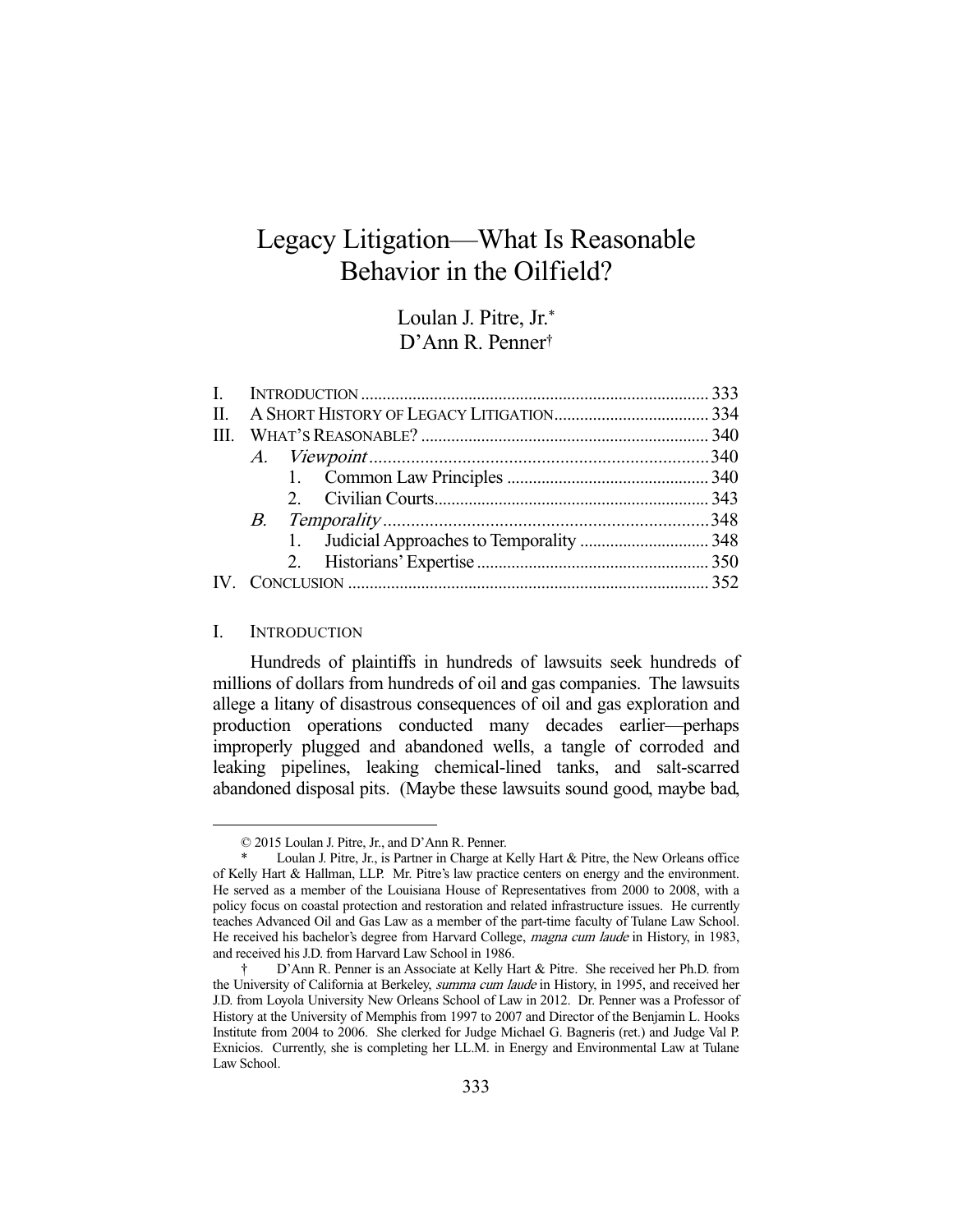depending on your point of view.) A few of these lawsuits go to trial. Some result in dramatic verdicts for the plaintiffs. Others are distinct victories for the defense. But most of these cases settle, often for large amounts of money. Welcome to legacy litigation in Louisiana.<sup>1</sup>

 This Article examines a key issue in legacy litigation: the reasonableness of activities in the oilfield. Part II lays the groundwork by providing a short background history of legacy litigation, starting with Corbello v. Iowa Production<sup>2</sup> and leading to State v. Louisiana Land & *Exploration Co.*,<sup>3</sup> the Louisiana Supreme Court's most recent major pronouncement on the contours of legacy litigation. At issue in Louisiana Land, unlike in Corbello, was what restoration standard applies in the absence of an express restoration clause.<sup>4</sup> When there is no express restoration clause, the pivotal issue is a determination of whether oil and gas operators' practices constituted unreasonable or excessive use of the land.<sup>5</sup> Part III plows new ground on this important issue, surveying both the common and civil law treatments of the "reasonable man" of contract and oilfield remediation decisions from 1920 to 2013. Part IV concludes and provides a few practical suggestions for litigation.

## II. A SHORT HISTORY OF LEGACY LITIGATION

 The Louisiana Supreme Court's 2003 landmark opinion in  $Corbello<sup>6</sup>$  dramatically increased the profile and extent of litigation in Louisiana alleging environmental damage arising from oil and gas exploration and production operations—so-called legacy litigation.<sup>7</sup> Corbello held that an express contractual provision to restore the land to its original condition created an obligation to restore that need not be tethered to the fair market value of the property after restoration.<sup>8</sup> Under the law that existed in 2003, Corbello allowed the landowner to recover

 <sup>1.</sup> A "legacy" lawsuit arises from oil and gas exploration and production operations "'conducted many decades ago'" that left "'an unwanted legacy in the form of actual or alleged contamination.'" Marin v. Exxon Mobil Corp., 09-2368, p. 1 n.1 (La. 10/19/10); 48 So. 3d 234, 238 n.1 (citing Loulan Pitre, Jr., "Legacy Litigation" and Act 312 of 2006, 20 TUL. ENVTL. L.J. 347, 348 (2007)).

 <sup>2. 02-0826 (</sup>La. 2/25/03); 850 So. 2d 686.

 <sup>3. 12-0884 (</sup>La. 1/30/13); 110 So. 3d 1038.

 <sup>4.</sup> See infra Part II.

 <sup>5.</sup> La. Land, 12-0884, p. 12; 110 So. 3d at 1047 (quoting Broussard v. Hillcorp Energy Co., 09-0449, p. 11 (La. 10/20/09); 24 So. 3d 813, 820).

 <sup>6. 02-0826,</sup> p. 1; 850 So. 2d at 686.

 <sup>7.</sup> Mary Beth Balhoff, Comment, Corbello v. Iowa Production and the Implications of Restoration Damages in Louisiana: Drilling Holes in Deep Pockets for Thirty-Three Million Dollars, 65 LA. L. REV. 271, 271 (2004) (citing Corbello, 02-0826, pp. 3-4, 11; 850 So. 2d at 692,  $696$ ).<br>8.

<sup>02-0826,</sup> p. 9; 850 So. 2d at 695.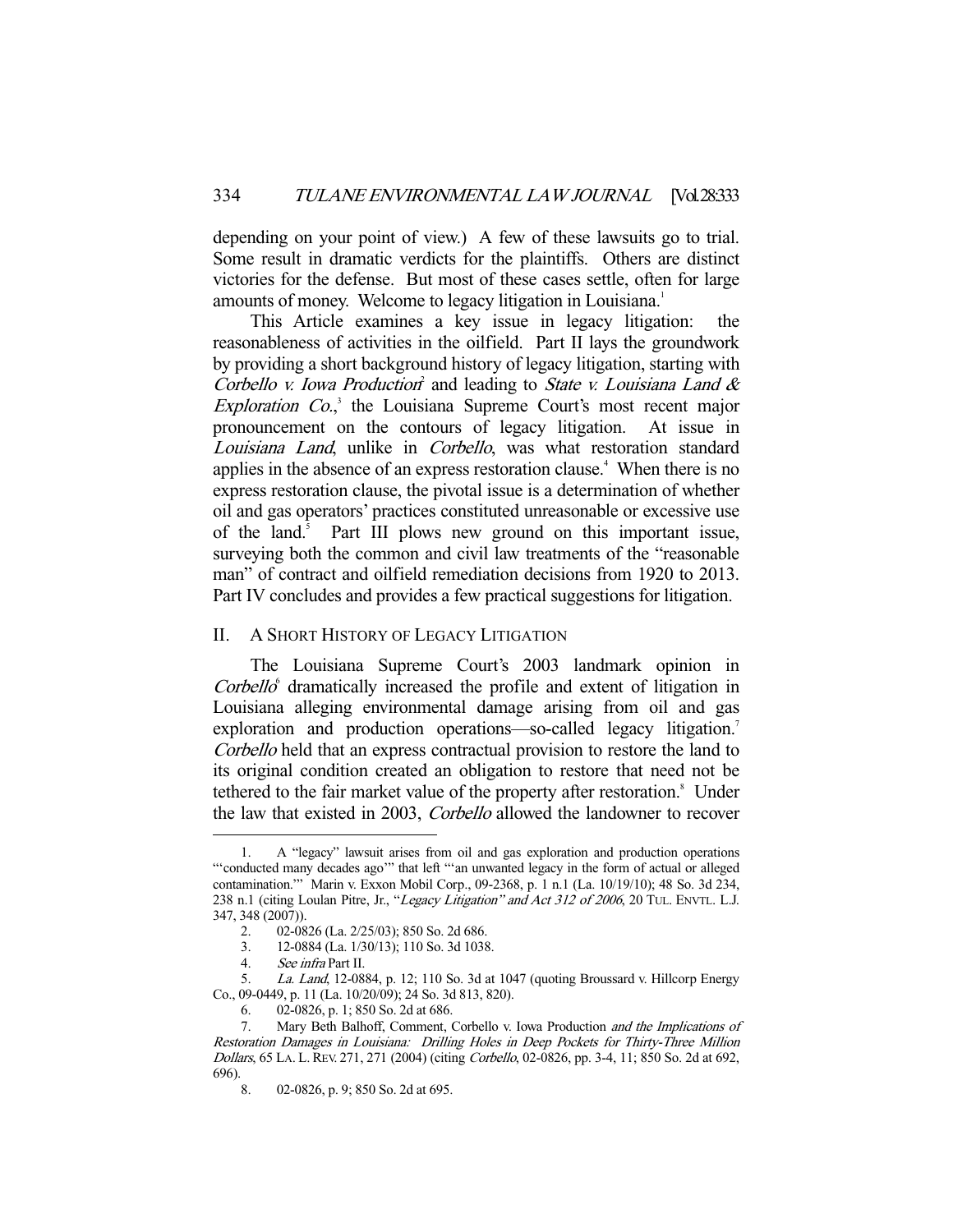money damages based on a theoretical remediation cost while having no obligation to actually remediate the contaminated property after the award was received.<sup>9</sup>

 Over a decade later, despite repeated legislative reform efforts and many court rulings, legacy litigation remains controversial and fraught with unresolved legal and policy issues. It is unclear to many whether the barrage of lawsuits filed in the wake of  $Corbello<sup>10</sup>$  and the resulting multimillion dollar awards or settlements have increased the number of oilfield cleanups.<sup>11</sup> The mass media reports that of the  $360$  legacy lawsuits filed since 2006, only twelve have resulted in "verified cleanups to state standards."<sup>12</sup>

 Moreover, the threat of facing disastrous liability for pollution damages caused by a previous operator makes the purchase of aged oil and gas interests in Louisiana riskier than similar opportunities in other states.<sup>13</sup> According to the Executive Director of the Center for Energy Studies at Louisiana State University, conventional drilling activities in southern Louisiana lag when compared to other major producing states, as well as Louisiana's own historical trends, despite the wave of high energy prices between January 2000 and January 2008.<sup>14</sup> One unintended consequence of these suits is the loss of an estimated 30,291 jobs in the oil and gas sphere.<sup>15</sup> A study commissioned by the Louisiana

<sup>9.</sup> *Id.* at pp. 15, 17; 850 So. 2d at 698-99 (discussing Magnolia Coal Terminal v. Phillips Oil Co., 576 So. 2d 475, 486 (La. 1991) (Lemmon, J., concurring) (pointing out the loophole available to the plaintiff, who was "apparently free to use this [remediation] money for purposes other than restoring the land")).

<sup>10.</sup> Keith Hall, Louisiana Oil and Gas Update, 19 TEX. WESLEYAN L. REV. 361, 371 (2013); Marin v. Exxon Mobil Corp., 09-2368, p. 1 n.1 (La. 10/19/10); 48 So. 3d 234, 238 n.1 (remarking on the "'hundreds'" of post-Corbello cases "'aris[ing] from operations conducted many decades ago" (quoting Pitre, *supra* note 1, at 348)).

<sup>11.</sup> David Hammer & Mike Perlstein, Legacy Suits: Sorting Out Good Guys from Bad, ADVERTISER (Aug. 4, 2014, 1:09 PM), http://www.theadvertiser.com/story/news/local/louisiana/ 2014/08/02/legacy-suits-sorting-good-guys-bad/13525613/.

<sup>12.</sup> *Id.* (recognizing that this official statistic does not include the cleanups following settlements). Commenting on the official statistic of verified cleanups, a prominent plaintiff's attorney asserted that "'there are 21 cases where there's cleanups actually going on right now.'" Id. (quoting John Carmouche, Savoie's attorney). However, when added to the numerator for a total of thirty-three, the result is that less than 10% of legacy lawsuits filed since 2006 have produced cleanups.

<sup>13.</sup> See David E. Dismukes, The Impact of Legacy Lawsuits on Conventional Oil and Gas Drilling in Louisiana, LSU CENTER FOR ENERGY STUD. 2-3 (Feb. 28, 2012), http://www. enrg.lsu.edu/files/images/presentations/2012/DISMUKES\_LEGACY\_RPT\_02-28-12\_FINAL. pdf. A leading plaintiff's attorney countered Briggs' statistics with his own anecdotal evidence.

See Hammer & Perlstein, supra note 11.

 <sup>14.</sup> Dismukes, supra note 13, at 2 (noting that the numbers would be more stark, but for the upsurge in fracking in northern Louisiana).

 <sup>15.</sup> Id. at 46.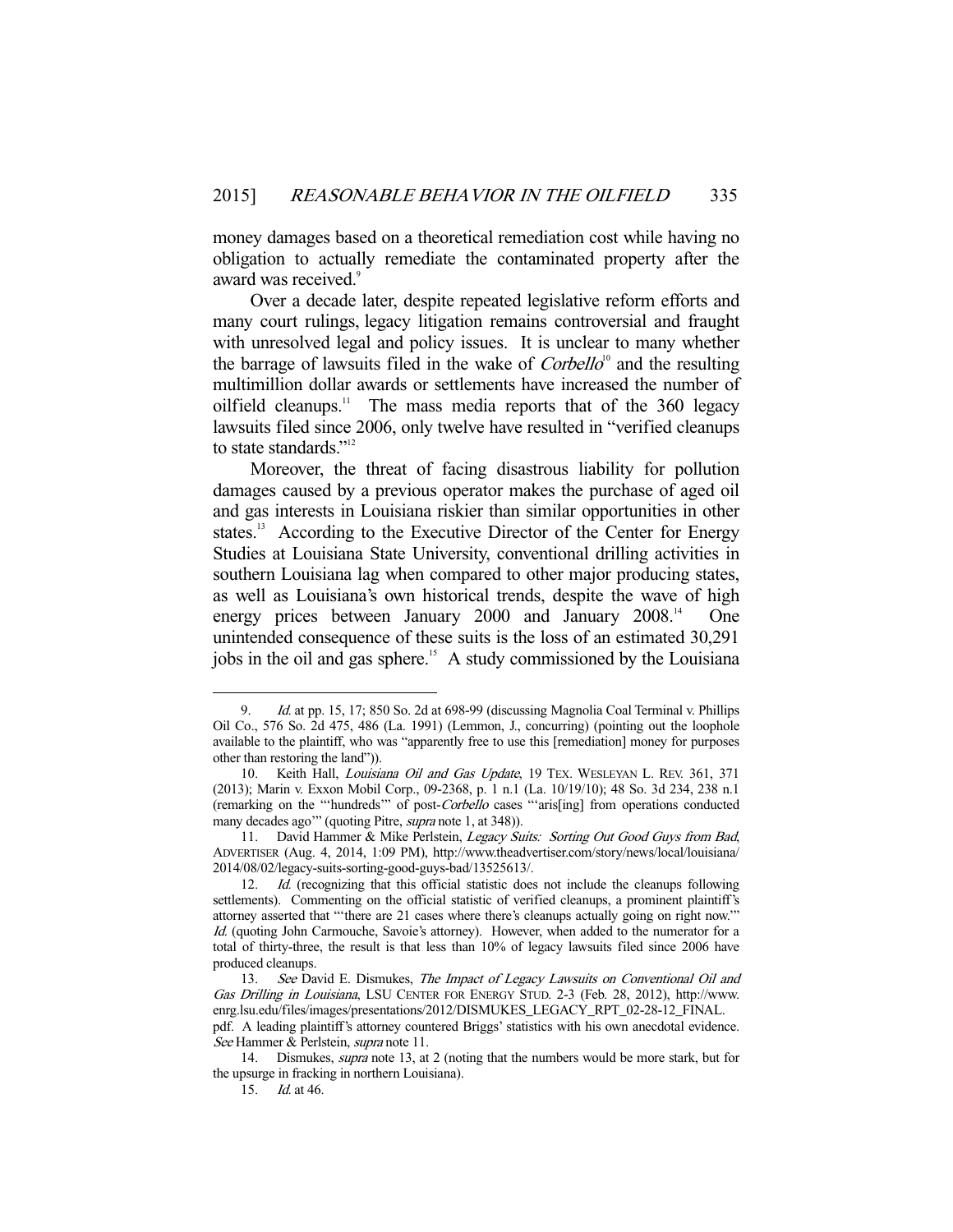Oil and Gas Association (LOGA) revealed that 90% of "214 responses from 450 exploration companies surveyed" indicated that they "would not enter into a lease if there were a potential to be sued."<sup>16</sup> "More than one out of every two barrels of crude pumped from Louisiana's oilfields are produced by a lawsuit defendant company."<sup>17</sup> Arkansas, another oiland-gas state that allows remediation and restoration awards several times in excess of the market value of the land,<sup>18</sup> has also experienced a downturn in oil and gas production.<sup>19</sup> While the methodology of these studies has been criticized,<sup>20</sup> it is self-evident that the threat of huge liability will discourage acquisitions, at least at the economic margins. Policy wonks and seasoned litigators use Louisiana's experience as a "cautionary tale"<sup>21</sup> of unintended consequences to be learned from when drafting surface-damage legislation.<sup>22</sup>

-

 18. See Felton Oil Co. v. Gee, 182 S.W.3d 72, 80-81 (Ark. 2004) (upholding the jury's award of restoration costs nine times the diminished fair market value of the Gees' property because of "this State's firm policy in favor of remediation and restoration" (citing First Elec. Coop. Corp. v. Charette, 810 S.W.2d 500, 501 (Ark. 1991))); Chevron U.S.A., Inc. v. Murphy Exploration & Prod. Co., 151 S.W.3d 306, 311, 313 (Ark. 2004) (holding that an oil and gas lessee has an implied duty to restore the surface of the land as near as "practicable" to its original condition upon cessation of production (quoting Bonds v. Sanchez-O'Brien Oil & Gas Co., 715 S.W.2d 444, 446 (Ark. 1986))).

19. See Toni B. Smith, Skimming the Surface: Arkansas Act 507's Attempt To Limit Compensation for Spill Damages, 62 ARK. L. REV. 885, 886 (2009) (documenting the "steady decline in mineral leases with oil producers" in southern Arkansas "[y]ear after year" (citing Telephone Interview with Sammy Parker, Oil Producer (Sept. 16, 2008))); Julie D. Greathouse, <sup>A</sup> Glance at the Second Boom: Oilfield Litigation in Arkansas, 42ND ANNUAL NAT. RESOURCE L. INST. 1 (2003), http://ppgmrlaw.com/news/2004/jan/02/glance-second-boom-oilfield-litigationarkansas/ (describing the avalanche of legacy litigation lawsuits filed in Arkansas).

20. J. Michael Veron, Oilfield Contamination Litigation in Louisiana: Property Rights on Trial, 25 TUL. ENVTL. L.J. 1, 18 (2011).

21. Christopher S. Kulander, Surface Damages, Site-Remediation and Well Bonding in Wyoming—Results and Analysis of Recent Regulations, 9 WYO. L. REV. 413, 438 (2009).

 22. William R. Keffer, Drilling for Damages: Common Law Relief in Oilfield Pollution Cases, 47 SMU L. REV. 523, 523-24 (1994) (noting the endangered state of oil and gas defendants operating in hundreds of older oilfields in Texas, Oklahoma, Louisiana, New Mexico, California, Kansas, and Colorado, who were in danger of "becom[ing] the helpless victim of a plaintiff that has bootstrapped a regulation into a private cause of action for negligence"). With the exception of Louisiana and Arkansas, Keffer's prediction turned out not to be prescient, in large measure because of the other states' refusal to abandon the common law principle that a damage award should not exceed the value of a property, but should be capped at diminution in value. For an example of a court's reasoning favoring economically feasible repairs, see *Primrose Operating* Co. v. Senn, 161 S.W.3d 258, 261, 263 (Tex. Ct. App. 2005) (holding that spending \$2,110,000 to remediate ten acres of a landowner's 23,013-acre ranch was uneconomical and limiting the awarded damages to the ranch's diminution in fair market value attributable to the brine spills

<sup>16.</sup> *Id.* at 17 (citation omitted).

<sup>17.</sup> Am. Tort Reform Found., Judicial Hellholes 2011/2012, JUDICIAL HELLHOLES 32, http://www.judicialhellholes.org/wp-content/uploads/2011/12/Judicial-Hellholes-2011.pdf (last visited Jan. 15, 2015) (citing Pain at the Pump, DAILYCOMET.COM (May 7, 2011, 6:01 AM), http://www.dailycomet.com/article/20110507/ARTICLES/110509635).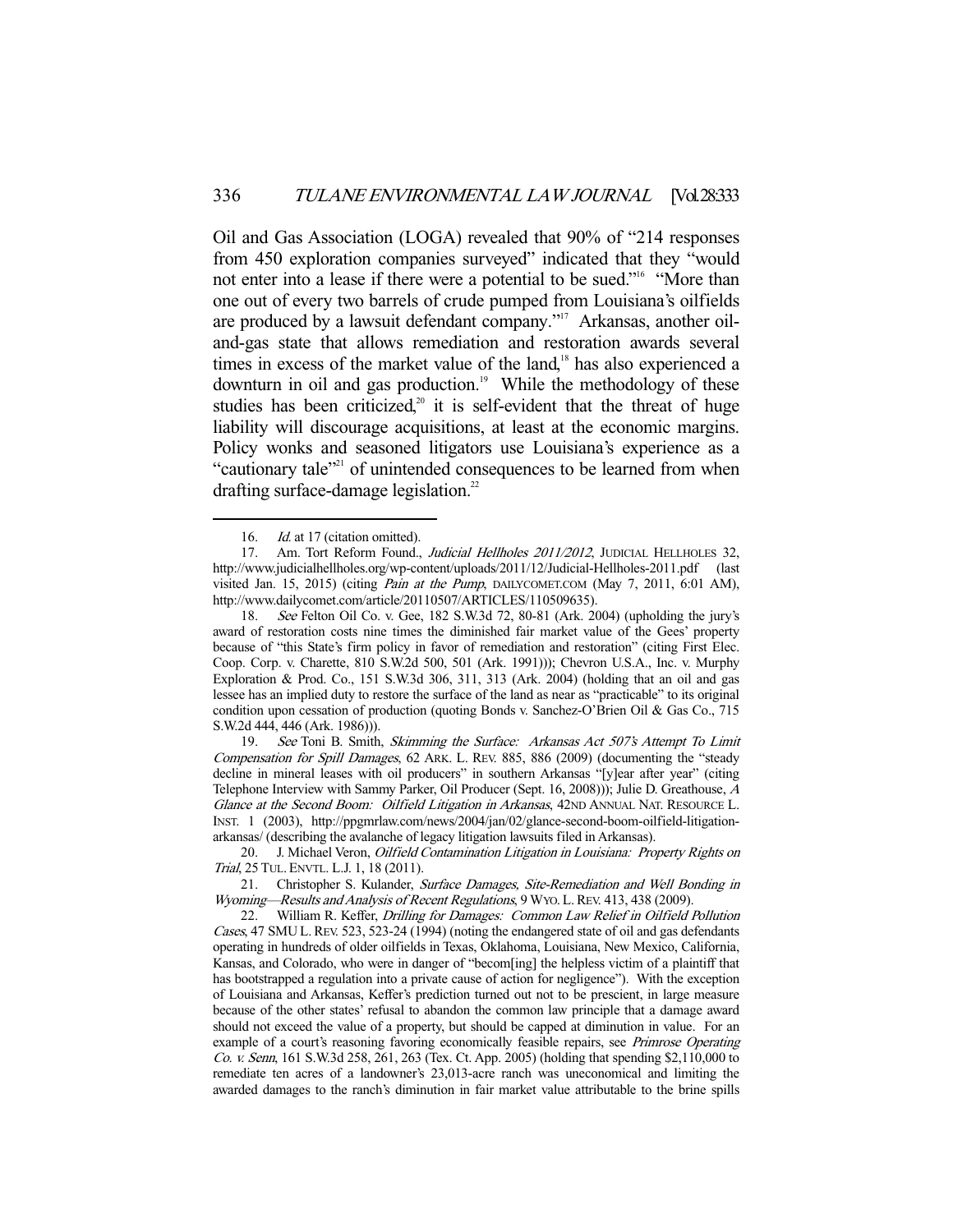The reaction to *Corbello* and the wave of legacy litigation led the Louisiana legislature to pass five legislative acts in eleven years.<sup>23</sup> Most notably, three years after *Corbello*,<sup>24</sup> the Louisiana legislature passed Act  $312$  in 2006.<sup>25</sup> Act 312 allows a jury or judge to determine whether there exists environmental damage requiring remediation. Upon such a determination, Act 312 authorizes the Office of Conservation within the Louisiana Department of Natural Resources (DNR) to hold a hearing to determine the appropriate cleanup plan to satisfy current regulations.<sup>26</sup> The trial court may then either adopt the DNR's plan or adopt a more feasible plan. Defendants must then place the estimated cost of a remediation<sup>27</sup> in the registry of the court.<sup>28</sup> Despite criticism,<sup>29</sup> Act 312 had three laudable goals: first, to safeguard the public's interest in the actual remediation of contaminated properties to current regulatory

<sup>(</sup>citing N. Ridge Corp. v. Walraven, 957 S.W.2d 116, 120 (Tex. Ct. App. 1997))). See also Walraven, 957 S.W.2d at 120 (standing for the rule that oilfield contamination cases remain tethered to the actual value of the property (quoting Atlas Chem. Indus., Inc. v. Anderson, 514 S.W.2d 309, 319 (Tex. Civ. App. 1974), aff'd, 524 S.W.2d 681 (Tex. 1975))).

 <sup>23.</sup> Act of July 2, 2003, No. 1166, 2003 La. Acts 3511 (codified as amended at LA. REV. STAT. ANN. § 30:2015.1 (2014)); Act of June 8, 2006, No. 312, 2006 La. Acts 1472 (codified as amended at LA.REV. STAT.ANN. §§ 30:29, :29.1, :82, :89.1, :2015.1 (2014)); Act of June 12, 2012, No. 754, 2012 La. Acts 3072 (codified as amended at LA. CODE CIV. PROC.ANN. arts. 1552, 1563 (2014)); Act of June 12, 2012, No. 779, 2012 La. Acts 3149 (codified as amended at LA. REV. STAT. ANN. § 30:29 (2014)); Act of June 2, 2014, No. 400, 2014 LA. SESS. LAW SERV. 736 (West) (codified as amended at LA. REV. STAT.ANN. § 30:29 (2014); LA. CODE CIV. PROC.ANN. art. 1563 (2014)). For more detail on the 2012 revisions, see Loulan Pitre, Jr., Six Years Later: Louisiana Legacy Lawsuits Since Act 312, 1 LSU J. ENERGY L. & RESOURCES 93, 111 (2012) (citing J. Blake Canfield, Report to the House Committee on Natural Resources and Environment and Senate Committee on Natural Resources as Requested in House Concurrent Resolution 167, 2011 Regular Legislative Session, LA. OFFICE CONSERVATION (Feb. 1, 2012), http://www. scribd.com/doc/82935877/DNR-Report-to-House-and-Senate-NR); Lauren E. Godshall, Legislature Amends Act 312 and Changes Procedures for Legacy Lawsuits, 60 LA. B.J. 339, 339- 40 (2013).

 <sup>24.</sup> Corbello v. Iowa Prod., 02-0826, pp. 4, 11 (La. 2/25/03); 850 So. 2d 686, 692, 696 (upholding a jury verdict awarding plaintiffs a private award for restoration damages of \$33 million for a property appraised at \$108,000).

 <sup>25.</sup> LA.REV. STAT.ANN. §§ 30:29, :29.1, :82, :89.1, :2015.1 (2014).

<sup>26.</sup> Id. § 30:29(C)(1), (B)(1).

 <sup>27.</sup> Marin v. Exxon Mobil Corp., 09-2368, p. 4 (La. 10/19/10); 48 So. 3d 234, 240 (noting that to remediate a property to Statewide Order 29-B standards is to comply with the guidelines set by the DNR as to the "closure of existing unlined oilfield pits." (discussing LA. ADMIN.CODE tit. 43, § 311)).

<sup>28.</sup> For a more expansive explanation of Act 312's history, see Pitre, *supra* note 1, at 352-54.

<sup>29.</sup> Michael R. Phillips & Louis M. Grossman, Act 312 Updates, in 57TH ANNUAL INSTITUTE ON MINERAL LAW 237, 250 (Patrick H. Martin ed., 2010) (commenting on the way Act 312 has lengthened the time it takes for an oilfield remediation case to be litigated, which invariably increases the cost of litigation).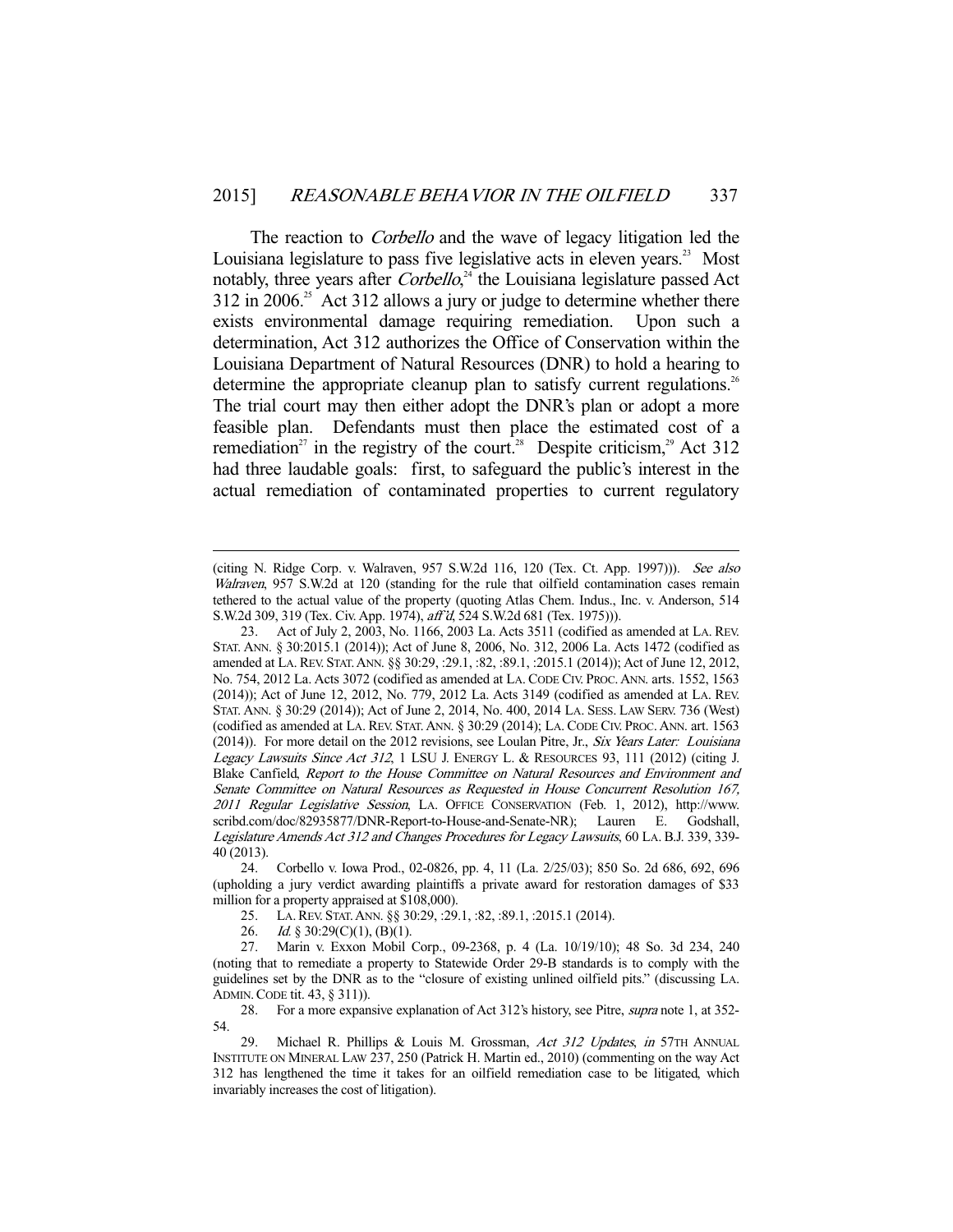standards;<sup>30</sup> second, to protect defendants' right not to be the victim of a rigged lottery, churning out winning tickets at regular intervals, by providing that any residual money in the registry of the court after the conclusion of the required cleanup would be returned to the defendants who paid; $31$  third, to seek consistency and respect jurors' time by authorizing a neutral agency—the DNR—to choose or devise an appropriate feasible plan, subject to court approval and appellate review.<sup>32</sup>

 These multiple legislative efforts have naturally invited a counterreaction by the landowner plaintiffs' bar. Plaintiffs have sought to develop legal theories to support claims for damages separate from or in excess of a remediation that is now required by law. This is the proverbial "money they can keep" in excess of the public remediation award that must go into the registry of the court and be spent on remediation or else returned to the defendants.<sup>33</sup> While Corbello gets most of the glory or infamy, somewhat lost in the shuffle has been the fact that Corbello did not hold that the property's value had no relevance in cases involving a lease *without* an express restoration clause.<sup>34</sup> The property's value should be a factor that the factfinder may consider in an analysis in which reasonableness is an issue.

 Leases without restoration clauses beg a completely separate line of analysis. The latest statement in this line of analysis is in the Louisiana Supreme Court's January 2013 opinion in *Louisiana Land*, which indicates that when the lease lacks an express restoration clause, whether damages are available to a plaintiff depends on the reasonableness of the defendant's operations.<sup>35</sup> In *Louisiana Land*, the historical operator admitted responsibility for environmental damage, triggering a requirement to remediate to current regulatory standards pursuant to Act

 <sup>30.</sup> Jared Pessetto, Comment, In State v. Louisiana Land & Exploration Co., the Louisiana Supreme Court Retreats from Progress in Oil Field Contamination Litigation, 88 TUL. L. REV. 817, 821 (2014) ("In total effect, then, Act 312 foreclosed plaintiffs' ability to evade application of court-administered damage awards . . . .").

 <sup>31.</sup> Hammer & Perlstein, supra note 11 (paraphrasing Bill Griffin, a petroleum engineer, who testified for the plaintiffs in Corbello).

 <sup>32.</sup> See Savoie v. Richard, 13-1370, p. 8 (La. App. 3 Cir. 4/2/14); 137 So. 3d 78, 86 (citing LA. REV. STAT. ANN. §  $30:29(c)(1)$ , (5)). In general, legacy jury trials last at least two-tofour weeks. See, e.g., J. MICHAEL VERON, SHELL GAME: ONE FAMILY'S BATTLE AGAINST BIG OIL, at xii (2007) (describing the Corbello jury trial, which lasted 2.5 weeks, but was decided in 3 hours); Savoie, 13-1370, p. 1; 137 So. 3d at 81 (lasting a month).

<sup>33.</sup> Savoie, 13-1370, pp. 10-11; 137 So. 3d at 87 (quoting State v. La. Land & Exploration Co., 12-0884, p. 16 (La. 1/30/13); 110 So. 3d 1038, 1049). This should not be confused with private claims for trespass, nuisance, or stigma damages.

 <sup>34.</sup> Corbello v. Iowa Prod., 02-0826, p. 9 (La. 2/25/03); 850 So. 2d 686, 695.

 <sup>35. 12-0884,</sup> pp. 11-12; 110 So. 3d at 1046-47 (discussing Terrebonne Parish Sch. Bd. v. Castex Energy, Inc., 04-0968, p. 10 (La. 1/19/05); 893 So. 2d 789, 797).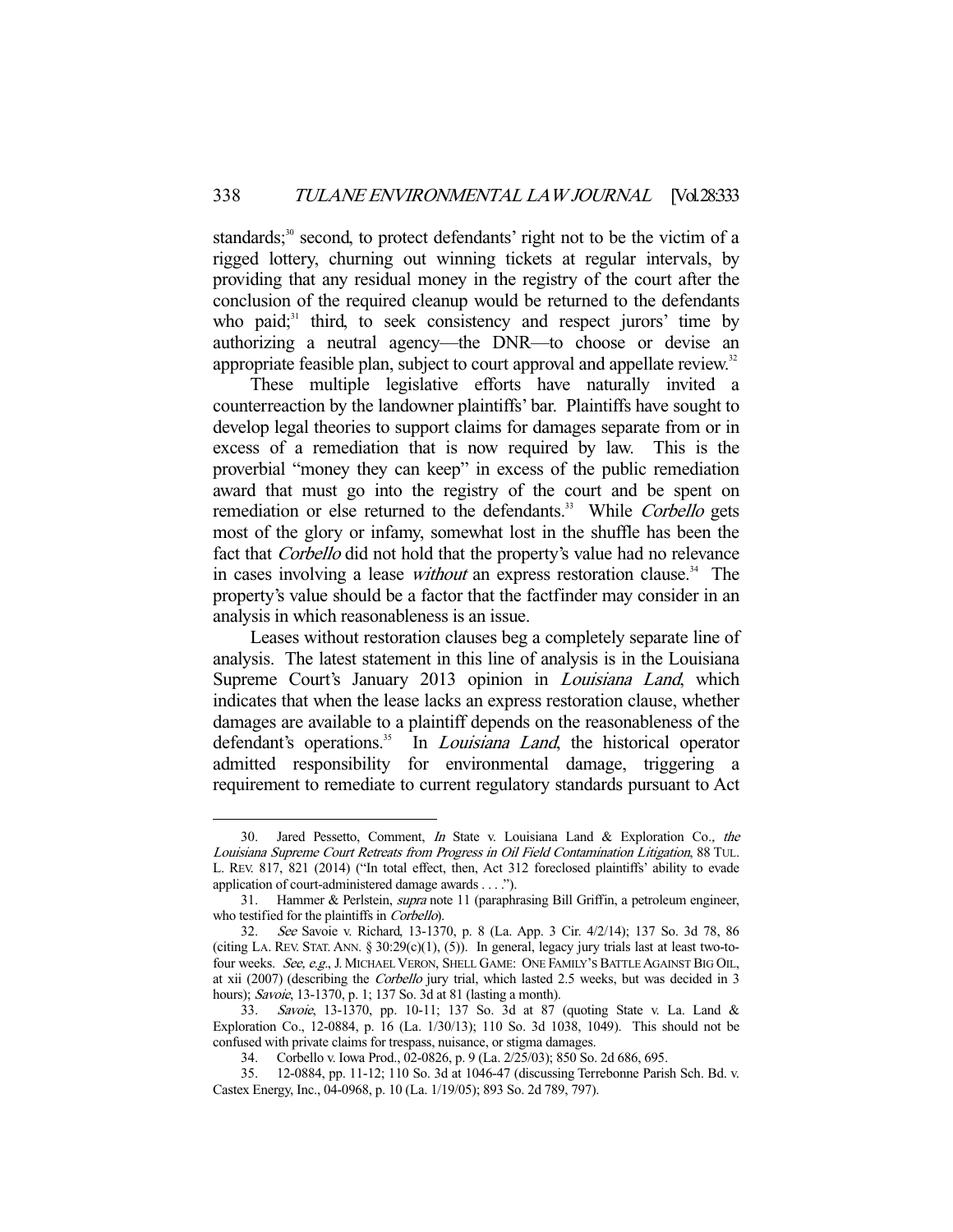312. The historical operator then filed a motion for a partial summary judgment on the theory that Act 312 capped its liability at the amount of money needed to fund a feasible plan approved by the court pursuant to Louisiana Revised Statute (La. R.S.) 30:29.<sup>36</sup> The Supreme Court affirmed the Louisiana Third Circuit Court of Appeal's reversal of the trial court's grant of defendant's motion and held that defendants operating under a lease without an express restoration provision could not be dismissed on summary judgment on the issue of entitlement to extraregulatory restoration damages because the inquiry depends on the reasonableness of the defendant's operations.<sup>37</sup>

Apparently in reaction to *Louisiana Land*, Act 400 of 2014<sup>38</sup> enacted (among other things) La. R.S. 30:29(M), which specifically addresses the available damages in cases where no express contractual provision addresses remediation, treating these differently from cases in which there is an express restoration clause. Act 400 provides that extraregulatory remediation awards are possible when an express contractual provision mandates extraordinary remediation, as in Corbello, or "upon a showing that such damage was caused by unreasonable or excessive operations."<sup>39</sup> The extraregulatory award is not subject to the DNR's review. Finally, the extraregulatory award goes to the plaintiffs, whether or not any of the award is ultimately spent on remediation.<sup>40</sup>

Both *Louisiana Land* and La. R.S. 30:29(M) invite, and even demand, inquiry into the reasonableness of certain practices. In the absence of an express restoration provision, defendants cannot be required to remediate beyond regulatory standards or to pay damages for such remediation without proof of some form of unreasonableness, such as negligence or excessiveness in their operations.<sup>41</sup>

 <sup>36.</sup> Id. at pp. 3-5; 110 So. 3d at 1042 (referencing LA. REV. STAT. ANN. § 30:29(C)(1),  $(H)(1)).$ 

 <sup>37.</sup> Id. at p. 28; 110 So. 3d at 1058 (interpreting LA.REV. STAT.ANN. § 30:29).

 <sup>38.</sup> Act of June 2, 2014, No. 400, 2014 LA. SESS. LAW SERV. 736 (West) (codified as amended at LA.REV. STAT.ANN. § 30:29 (2014); LA.CIV.CODE ANN. art. 1563 (2014)).

 <sup>39.</sup> LA.REV. STAT.ANN. § 30:29(M)(1)(b)-(c).

<sup>40.</sup> *Id.* § 30:21(H)(1). *But see, e.g.*, Savoie v. Richard, 13-1370, pp. 7-8 (La. App. 3 Cir. 4/02/14); 137 So. 3d 78, 86 (citing La. Land, 12-0884, p. 16; 110 So. 3d at 1049).

 <sup>41.</sup> See 04-0968, pp. 17-18; 893 So. 2d at 801 (holding that the defendants did not have an implied duty to backfill the canals that they had dredged in order to explore for and produce oil and gas because the lease expressly allowed dredging of canals and industry custom was to leave the canals in place at a lease's end (discussing LA. REV. STAT. ANN. § 31:122)).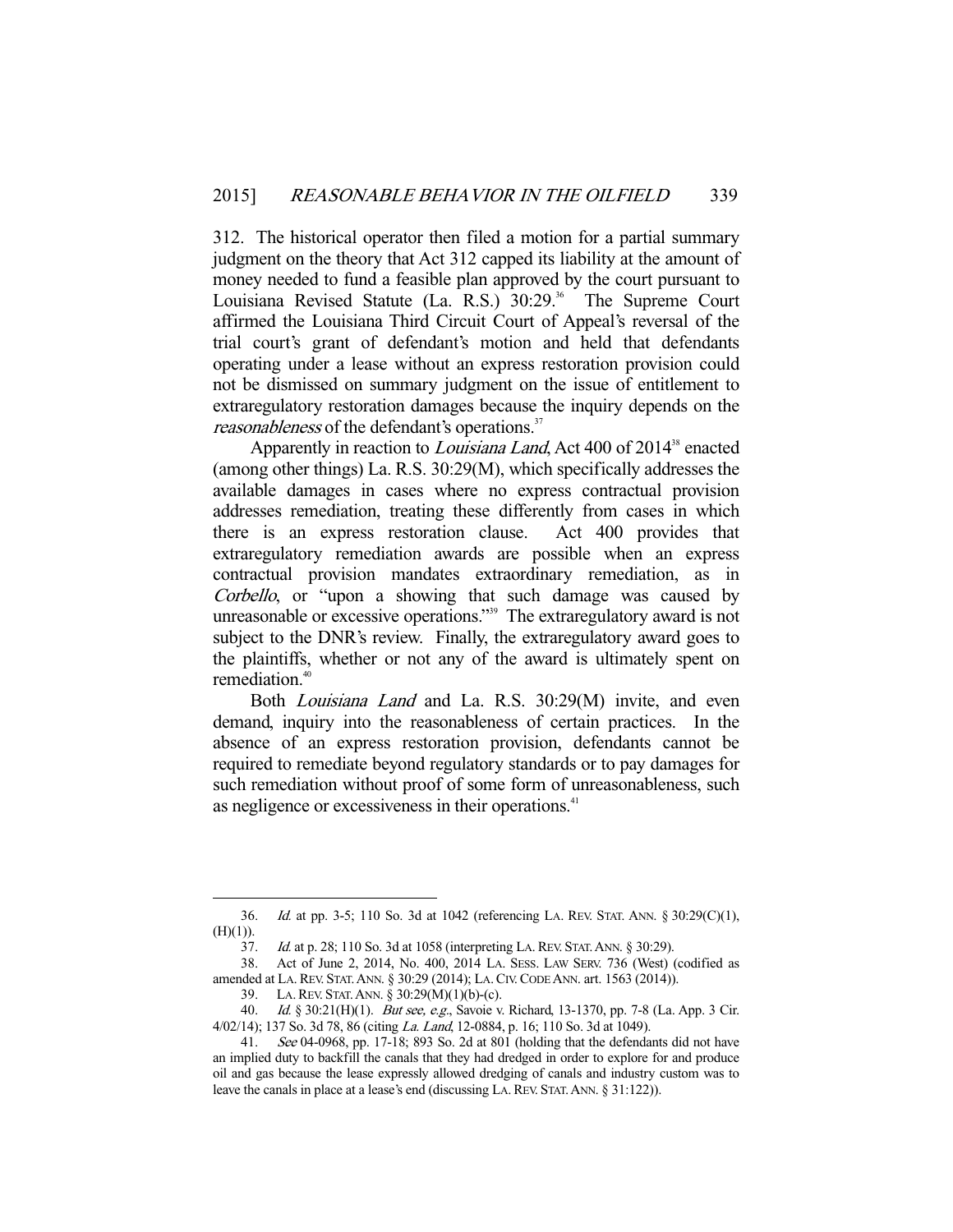#### III. WHAT'S REASONABLE?

 Oil and gas producing states have a rich jurisprudence interpreting reasonableness on a case-by-case basis.<sup>42</sup> But reading these cases quickly reveals that there is more than one way to approach reasonableness. According to Larry DiMatteo, professor of business and affiliate professor of law at the University of Florida, there have been two predominant schools of thought as to the "reasonable person of contract."43 The older view tasked the factfinder with discerning the actual intention of the contracting parties. "The modern view is to ascertain 'what each [party] was reasonably entitled to conclude . . . of the other."<sup>44</sup> This Article addresses two choices that courts must make in evaluating reasonableness: viewpoint and temporality.

#### A. Viewpoint

 Although Louisiana legacy cases are governed by Louisiana's civil law, we start with a panoramic view of common law models of contract interpretation, many of which influenced the evolution of the implied obligations accepted by the reasonable oil and gas lessee over the past century. This panorama is followed by a more nuanced exploration of the civilian reasonable man of contract as interpreted by the judiciary.

# 1. Common Law Principles

 The "reasonable person of contract," unlike his everyman cousin in tort, "is a more specialized creature, possessing all of the idiosyncratic features of the contracting parties viewed within the context of their interaction."45 One of the most basic choices confronting a decision maker is which vantage point the surrogate reasonable person should attempt to embody. "Is it from the perspective of the promisor, the promisee, or neither?"46

<sup>42. 38</sup> AM. JUR. 2D Gas and Oil § 116 (2014) (citing Warfield Natural Gas Co. v. Allen, 59 S.W.2d 534, 536 (Ky. 1933); Tex. Pac. Coal & Oil Co. v. Barker, 6 S.W.2d 1031, 1035 (Tex. 1928)).

<sup>43.</sup> Larry A. DiMatteo, The Counterpoise of Contracts: The Reasonable Person Standard and the Subjectivity of Judgment, 48 S.C. L.REV. 293, 296, 317 (1997).

<sup>44.</sup> *Id.* at 296-97 (alteration in original) (quoting CLIVE M. SCHMITTHOFF & DAVID A.G. SARRE, CHARLESWORTH'S MERCANTILE LAW 191-92 (14th ed. 1984)).

<sup>45.</sup> Id. at 317 (citing William Prosser, The Law of Torts, in THE NATURE AND PROCESS OF LAW 450 (Patricia Smith ed., 1993)).

 <sup>46.</sup> Id. at 332.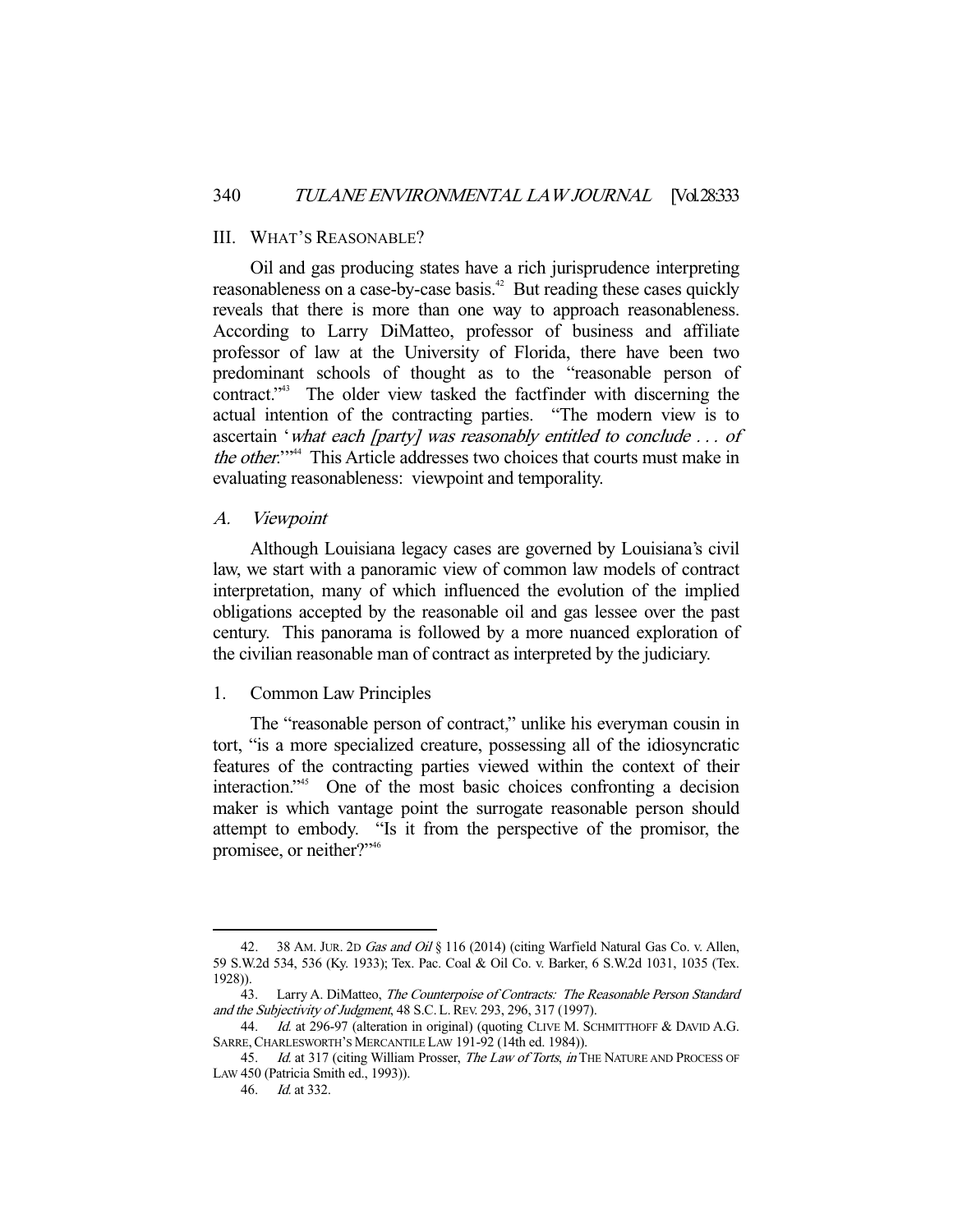One school of thought "hold[s] firm to the promissory basis of contract."47 Here the focus is exclusively upon the promisor's expectations.<sup>48</sup> Given that disputes between surface owners and oil operators before 2003 typically ended up favoring the oil operators—the damages for which surface owners sought relief were most frequently classified by courts as reasonably necessary for oil explorations<sup>49</sup> and, therefore, noncompensable—the operators may not have had any expectation of the necessity to budget millions of dollars for end-of-thelease cleanup.<sup>50</sup> Early courts were deferential to an oil operator's view of what was necessary.<sup>51</sup> In *Gulf Refining Co. v. Davis*, the Mississippi Supreme Court in 1955 went so far as to deem the oil operator "the judge as to the kind of pit it should construct."52 The lessor, far from getting relief for damages caused to approximately three acres of his land and 497 of his trees from the original twenty-three-foot long saltwater pit's seepage and overflow, was forced to endure the consequential damage of a second, ninety-yard long pit dug in response to his complaints about the first pit's overflow.<sup>53</sup>

 In a 1944 livestock case, ten head of cattle died from drinking crude oil, either from a leaking storage tank or from a slush pit.<sup>54</sup> The appellate court reversed the trial court's judgment after closely examining the terms of the lease and determining that both the tanks and the slush pits were "reasonably necessary to the successful and continued operation of the two producing wells."<sup>55</sup> The storage tank's leak did not impress the appellate court as negligence per se. Here, as in similar cases of this vintage, the court adopted the viewpoint of the lessee, not the lessor, who, as a member of the servient estate, was assigned the duty of keeping his cattle from trespassing on the land surrounding the lessee's operational core.<sup>56</sup>

<sup>47.</sup> Id. at 334 (citing CHARLES FRIED, CONTRACT AS PROMISE 75 (1981)).

 <sup>48.</sup> Id.

<sup>49.</sup> Douglas Hale Gross, Annotation, *What Constitutes Reasonably Necessary Use of the* Surface of the Leasehold by a Mineral Owner, Lessee, or Driller Under an Oil and Gas Lease or Drilling Contract, 53 A.L.R.3d 16, 65-66 (1973) (citing East v. Pan Am. Petroleum Corp., 168 So. 2d 426, 429 (La. App. 3 Cir. 1964); Smith v. Schuster, 66 So. 2d 430, 431 (La. App. 2 Cir. 1953)).

 <sup>50.</sup> See Bonds v. Sanchez-O'Brien Oil & Gas Co., 715 S.W.2d 444, 445 (Ark. 1986) (quoting HOWARD R.WILLIAMS & CHARLES J. MEYERS, 1 OIL AND GAS LAW § 218 (1959)).

 <sup>51.</sup> For an excellent treatment of oilfield pollution, see HUGH S. GORMAN, REDEFINING EFFICIENCY: POLLUTION CONCERNS, REGULATORY MECHANISMS, AND TECHNOLOGICAL CHANGE IN THE U.S. PETROLEUM INDUSTRY 49-61 (Jeffrey Stine & Joel Tarr eds., 2001).

 <sup>52. 80</sup> So. 2d 467, 469 (Miss. 1955) (emphasis added).

 <sup>53.</sup> Id. at 468-69.

 <sup>54.</sup> Carter v. Simmons, 178 S.W.2d 743, 746 (Tex. Civ. App. 1944).

 <sup>55.</sup> Id. at 746-47.

 <sup>56.</sup> Id.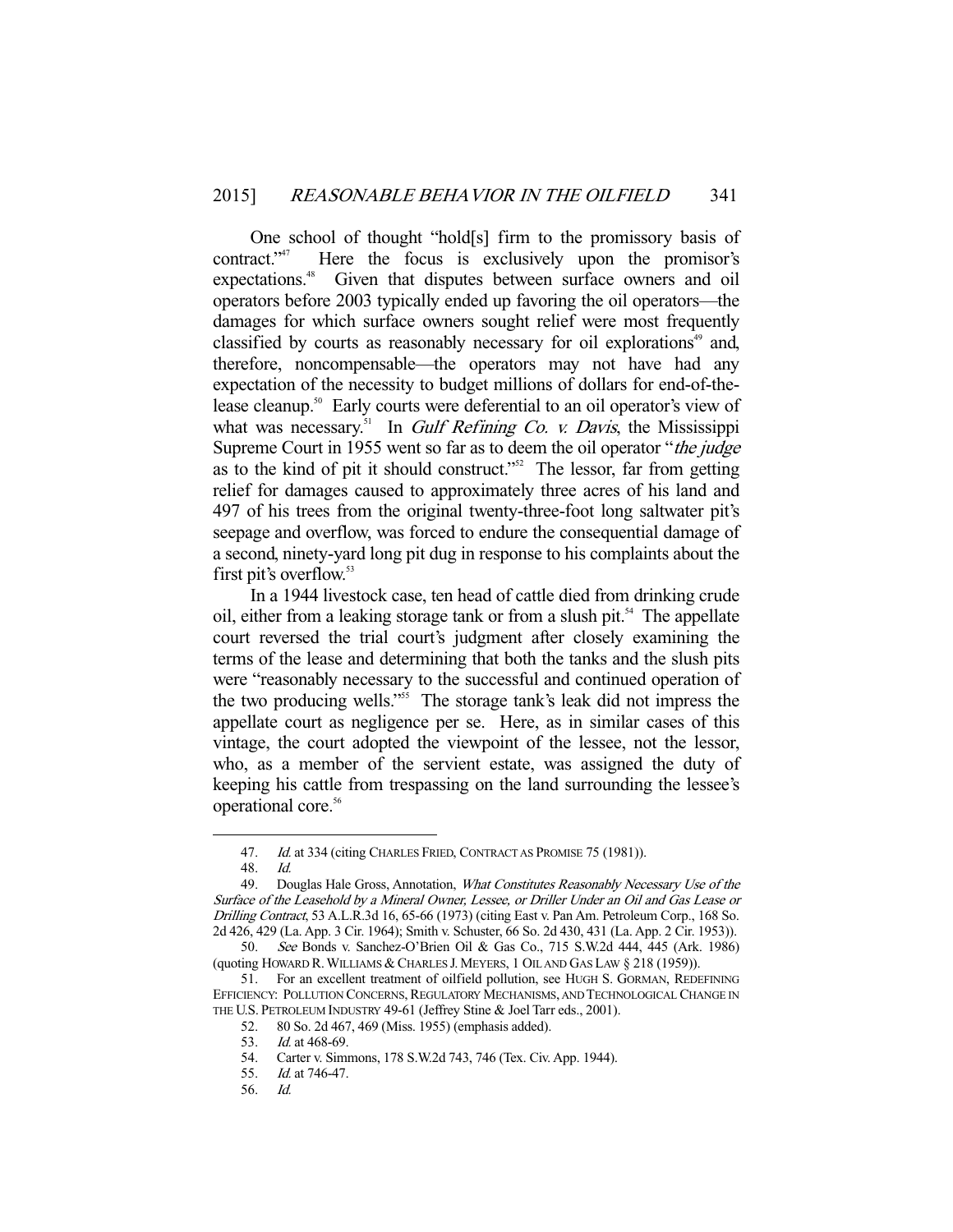Another choice embraced by the common law in its early "objective" period is the vantage point of the promisee.<sup>57</sup> " $[$ W]hat expectation the promisor's words . . . would have created in the mind of a *reasonable man* in the *promisee's place*" is the test.<sup>58</sup> For example, in what condition would a farmer, possibly undereducated and cash poor, executing a lease during the heyday of prewar oil and gas exploration, have expected the lessee to leave his property at the lease's expiration? The rationale underpinning the promisee-oriented school of thought, explains Professor DiMatteo, is that the promisor "'knows what he wants to promise."<sup>559</sup> Knowledge in the context of contract formation is accompanied by the "'duty to ensure that his intention is correctly understood."<sup>60</sup> Because the promisor had an opportunity to memorialize his intention, the reasonable person's interpretive lens focuses on the promisee's understanding of the promisor's promise as recorded in the lease.

 A non-party-centered inquiry shifts the question from what "the parties reasonably intended" to "what society believes they should have intended."61 In a 1962 case, the Mississippi Supreme Court allowed the jury's determination that the lessee had used more land than was reasonably necessary for oil and gas development to stand.<sup>62</sup> The court held, "The owner of the minerals may do what is reasonably necessary to recover minerals, but the mineral owner or agent is not the final judge as to what is reasonably necessary."<sup>53</sup> Here there are many possible societies: the public, the industry, and the academy, to name a few.

 In the context of oil and gas law, reasonableness has a long history of being interpreted according to "community standards of fairness and custom."64 As early as 1925, surface owners in Oklahoma filed an action for injunctive relief against the oil and gas lessees for disturbing their "peaceable occupation of the homes of plaintiffs situated upon said land."<sup>65</sup> The Oklahoma Supreme Court's reversal of the trial court's grant of injunctive relief was based on the long-standing principle that "'the

<sup>57.</sup> See Lowell C. Davis, Selected Problems Regarding Lessee's Rights and Obligations to the Surface Owner, 8 ROCKY MTN. MIN. L.INST. 315, 315-16 (1963).

<sup>58.</sup> DiMatteo, *supra* note 43, at 333 (quoting FREDERICK POLLOCK, PRINCIPLES OF CONTRACT 245 (7th ed. 1902)).

<sup>59.</sup> Id. at 334 (quoting J.P. Vorster, Comment, A Comment on the Meaning of Objectivity in the Contract, 103 L.Q.REV. 274, 283 n.51 (1987)).

 <sup>60.</sup> Id. (quoting Vorster, supra note 59, at 283 n.51).

 <sup>61.</sup> Id. at 298.

 <sup>62.</sup> Union Producing Co. v. Pittman, 146 So. 2d 553, 555-56 (Miss. 1962).

 <sup>63.</sup> Id.

<sup>64.</sup> DiMatteo, *supra* note 43, at 298.

 <sup>65.</sup> Mary Oil & Gas Co. v. Raines, 235 P. 1085, 1086 (Okla. 1925).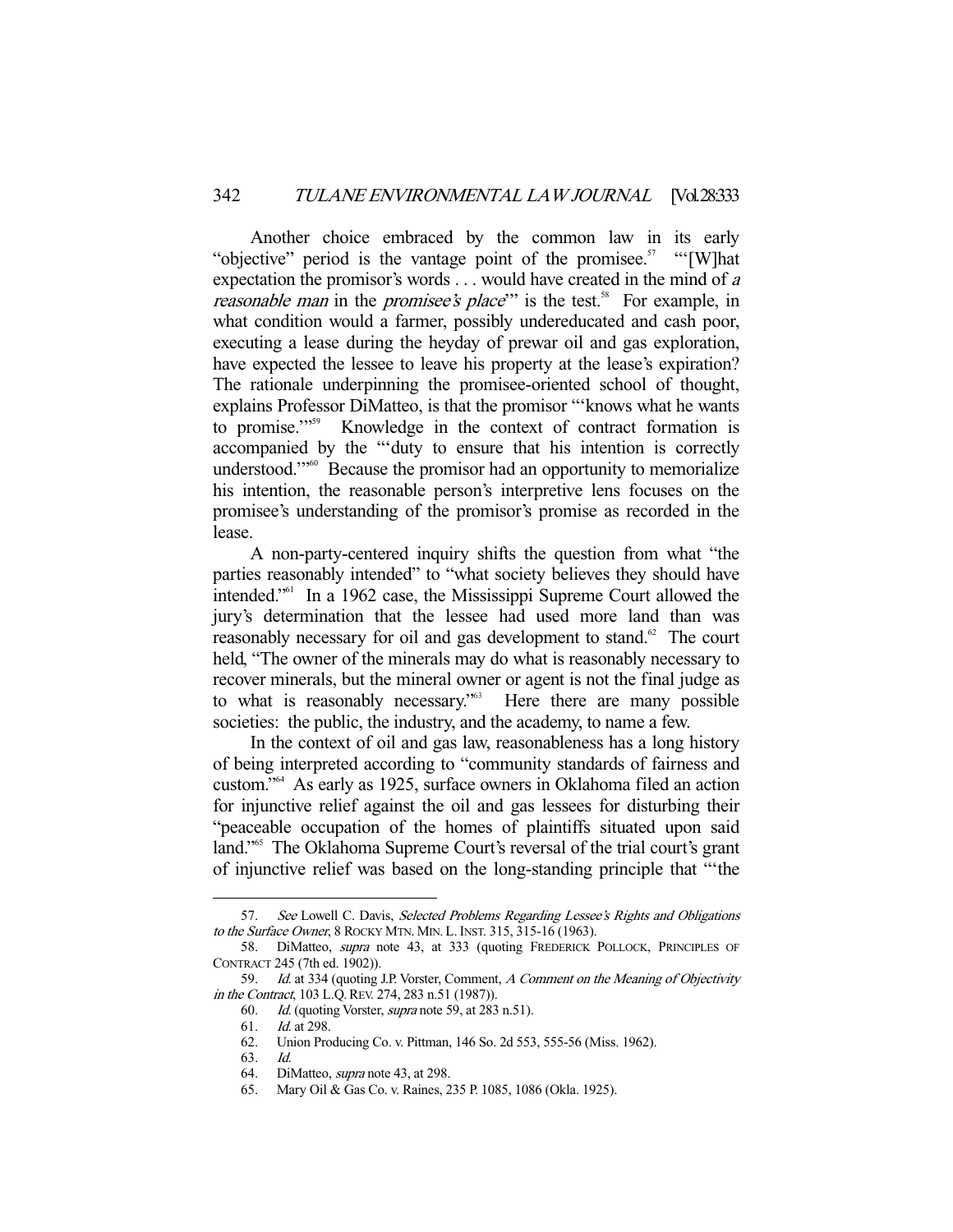lessee is entitled to the possession of such portions of the surface of the land covered by the lease as may be reasonably necessary for the development and exploration of the leased premises."<sup>66</sup> The court buttressed its reasoning with a nod to the "precautions usually prevailing in the industry," which the court believed served to "prevent injury to the surface owners."<sup>67</sup> The "incidental annoyances" at the heart of plaintiffs' complaints could not be allowed to slow down development of an industry vital to the nation's wellbeing.<sup>68</sup> This trend has enjoyed longevity, as can be seen in *Vest v. Exxon Corp.*, where the United States Court of Appeals for the Fifth Circuit overturned a Texas jury award against Exxon.<sup>69</sup> The court highlighted the deference Texas courts have traditionally given to the oil and gas lessee's view of reasonableness, $\frac{1}{10}$  as long as the oil company was following "proper industry methods," even if it meant that the surface owner was no longer able to operate his ranch. $71$ 

## 2. Civilian Courts

 The standard of reasonableness of mineral operations in Louisiana is "flexible" and "require[s] judicial interpretation to determine its impact on a given set of circumstances."72 Louisiana's Civil Code mandates that "[c]ontracts have the effect of law for the parties,"73 and the "[i]nterpretation of a contract is the determination of the common intent of the parties."74 To date, however, Louisiana courts have prioritized all three common law vantage points in different contexts.

In *Rohner v. Austral Oil Exploration Co.*, a 1958 case, the viewpoint of the promisor/lessee was key in the court's decision not to award damages to the plaintiff for the lessee's "render[ing] practically useless for growing of crops" the acres of the lessor's land that the lessee had "actually used for the pits and clay and drilling operations," all of which were viewed as "ordinary, customary, and necessary acts . . . in

 <sup>66.</sup> Id. (quoting Sanders v. Davis, 192 P. 694, 694 (Okla. 1920)).

 <sup>67.</sup> Id. 68. Id.

 <sup>69.</sup> Vest v. Exxon Corp., 752 F.2d 959, 963 (5th Cir. 1985).

 <sup>70.</sup> Id. at 961 (quoting Humble Oil & Ref. Co. v. Williams, 420 S.W.2d 133, 135 (Tex. 1967)).

<sup>71.</sup> *Id.* at 963.<br>72. John M. John M. McCollam, A Primer for the Practice of Mineral Law Under the New Louisiana Mineral Code, 50 TUL. L.REV. 729, 811 (1976).

 <sup>73.</sup> LA.CIV.CODE ANN. art. 1983 (2014).

<sup>74.</sup> Id. art. 2045 (emphasis added).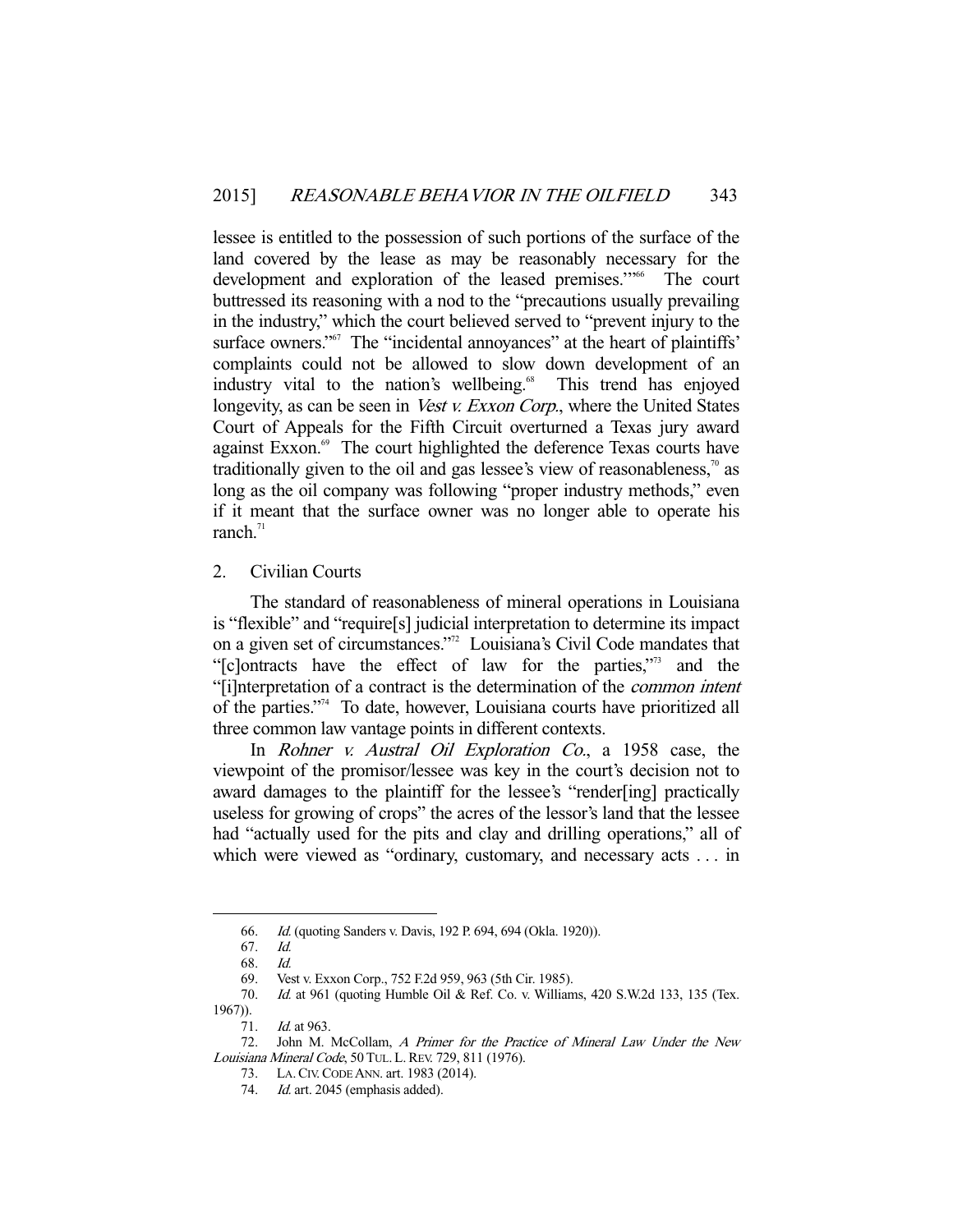order to put down a well."<sup>75</sup> According to the *Rohner* court, the burden of negotiating specific terms to protect the fertility of his farmland belonged to the lessor, who had negotiated for reimbursement of all damages to his watermelon crop.<sup>76</sup>

In 2005, this reasoning was echoed in Terrebonne Parish School Board v. Castex Energy, Inc., where the Louisiana Supreme Court chided the Terrebonne Parish School Board for not having "bargained for an express lease term" providing restoration to the marsh's original condition upon termination of the lease.<sup>77</sup> Moreover, the *Castex* court ultimately concluded that the defendants' practice of not backfilling dredged canals after operations were complete was consistent with industry custom, thereby rendering the alleged damage to the coastland mere "wear and tear," which limits a lessee's implied duty to restore as a good administrator.<sup>78</sup> Thus, in the absence of an express restoration provision to the contrary, courts apply the Louisiana Civil Code articles on leasing pertaining to a lessee's obligation to treat a "thing [leased] as a prudent administrator."79 In effect, the Louisiana Civil Code's "normal wear and tear" terminology is the equivalent of the more specific oil-andgas language of "reasonable and necessary."80 Neither require compensation.<sup>81</sup> The *Castex* court rejected the premise that La. R.S. 31:22 created an implied duty to restore even in the absence of a finding of negligence.<sup>82</sup> Thus, unreasonable or excessive use in the mineral lease context is that which exceeds "normal wear and tear," thereby triggering a duty to restore.

 In the past few years, some civilian judges have, without discussion, abandoned this traditional approach and favored the vantage point of the promisee/lessor. Sometimes sophisticated lessors operating from a strong bargaining position are able to tailor the boilerplate lease language to protect their interests, as did the scrivener of the Corbello's 1961

 <sup>75. 104</sup> So. 2d 253, 255-56 (La. App. 1 Cir. 1958); see also Wemple v. Pasadena Petroleum Co., 85 So. 230, 231-32 (La. 1920).

 <sup>76. 104</sup> So. 2d at 254-55 (quoting William O. Bonin, Comment, Mines and Minerals— Oil and Gas—Surface Rights of Lessor and Mineral Lessee, 26 TUL. L.REV. 522, 522-24 (1952)).

 <sup>77. 04-0968,</sup> p. 19 (La. 1/19/05); 893 So. 2d 789, 802.

 <sup>78.</sup> Id. at pp. 16, 19; 893 So. 2d at 799-800.

 <sup>79.</sup> LA. CIV. CODE ANN. arts. 2683, 2686, 2687, 2692; see also Williams v. Humble Oil & Ref. Co., 290 F. Supp. 408, 414 (E.D. La. 1968) (quoting Simmons v. Pure Oil Co., 129 So. 2d 786, 787-88 (La. 1961)). Before 2004, the pertinent leasing articles were Louisiana Civil Code articles 2710, 2719, and 2720. See Castex, 04-0968, p. 6; 893 So. 2d at 794.

 <sup>80.</sup> Castex, 04-0968, pp. 16-19; 893 So. 2d at 800 (quoting Jurisich v. La. S. Oil & Gas Co., 284 So. 2d 173, 184 (La. App. 4 Cir. 1973) (Lemmon, J., dissenting in part)).

 <sup>81.</sup> See id.

<sup>82.</sup> *Id.* at p. 17; 893 So. 2d at 801 (interpreting LA. REV. STAT. ANN. § 31:22).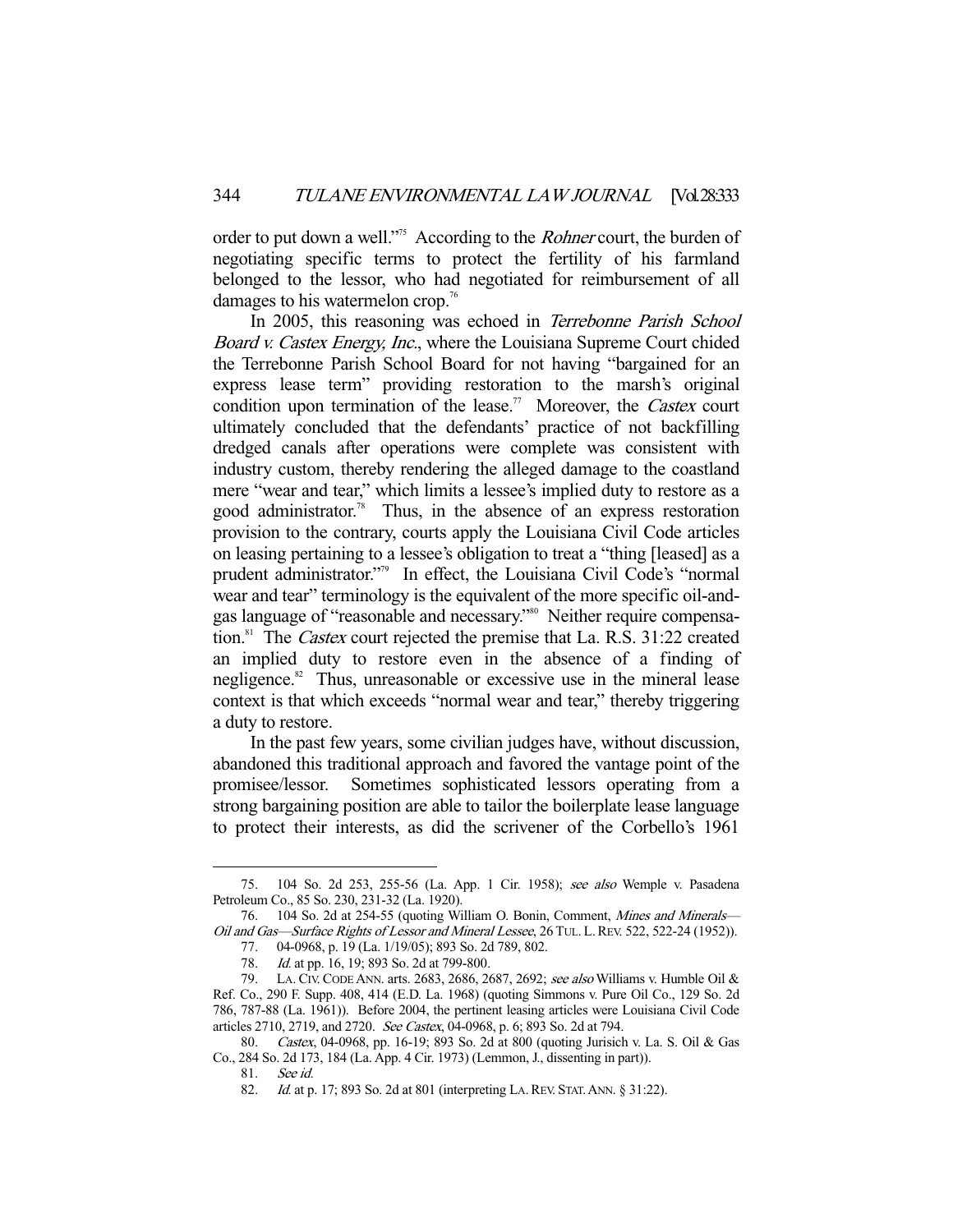surface lease, who claimed to have offset a low rental payment  $($4,000/year)$  for a thorough end-of-lease cleanup.<sup>83</sup> Other times, a court will interpret ambiguous language from the promisee's perspective, such as the court in Hayes Fund for the First United Methodist Church of Welsh, LLC v. Kerr-McGee Rocky Mountain, LLC.<sup>84</sup> The Hayes Fund lease had boilerplate language limiting the lessee's liability to damage to "timber and growing crops of Lessor."<sup>85</sup> Because the lessors had stricken the words, "timber and growing crops," the lessees were held "responsible for *all* damages caused by Lessee's operations."<sup>86</sup> The Louisiana Third Circuit, reversing the trial court, stretched this liability to include loss of royalties in the amount of \$13,437,895 because of damage to the reservoirs beneath the two producing wells caused when the operator "negligently caused the drill pipe to become irretrievably stuck in the wellbore," ultimately "creat[ing] a pathway for extraneous water to encroach on the Hackberry gas sand."<sup>87</sup>

 In 2010, the Louisiana Supreme Court used the vantage point of undereducated promisee/lessors. In Marin v. Exxon Mobil Corp., the contractual duty to restore the surface to its original condition was written into the 1994 novating<sup>88</sup> lease, which the court interpreted as requiring cleanup to 1994 levels of contamination as a matter of contract law.<sup>89</sup> The 1941 servitude expressly provided:

[I]n no case shall Humble Oil . . . , its successors and assigns, be obligated . . . to restore the premises to the condition in which they now are but may abandon and surrender the same in the condition in which they may be at such time and shall not be liable in any manner for damages to said land caused by its use of said premises.<sup>90</sup>

However, the lingering contamination from the use of unlined earthen disposal pits from earlier decades dug by Exxon's predecessor-in-interest, Humble Oil, was considered unreasonable and excessive use of the property.<sup>91</sup> The *Marin* majority concluded that the lessor's consent "to the disposal and storage of oilfield wastes into pits known to be

-

 89. 09-2368, pp. 34-35 (La. 10/19/10); 48 So. 3d 234, 257-58 (citing Corbello v. Iowa Prod., 02-0826, pp. 6-7 (La. 2/25/03); 850 So. 2d 686, 694).

<sup>83.</sup> See VERON, supra note 32, at 95-97.

 <sup>84. 13-1374,</sup> p. 33 (La. App. 3 Cir. 10/1/14); 149 So. 3d 280, 300.

 <sup>85.</sup> Id. at p. 31; 149 So. 3d at 299.

 <sup>86.</sup> Id. at p. 33; 149 So. 3d at 300 (emphasis added).

<sup>87.</sup> *Id.* at pp. 2-5; 149 So. 3d at 283-85.

 <sup>88. &</sup>quot;Novation is the extinguishment of an existing obligation by the substitution of a new one." LA.CIV.CODE ANN. art. 1879 (2014).

 <sup>90.</sup> Id. at p. 34; 48 So. 3d at 257 (citation omitted).

 <sup>91.</sup> Id. at p. 38; 48 So. 3d at 260 (distinguishing Terrebonne Parish Sch. Bd. v. Castex Energy, Inc., 04-0968, p. 19 (La. 1/19/05); 893 So. 2d 789, 802).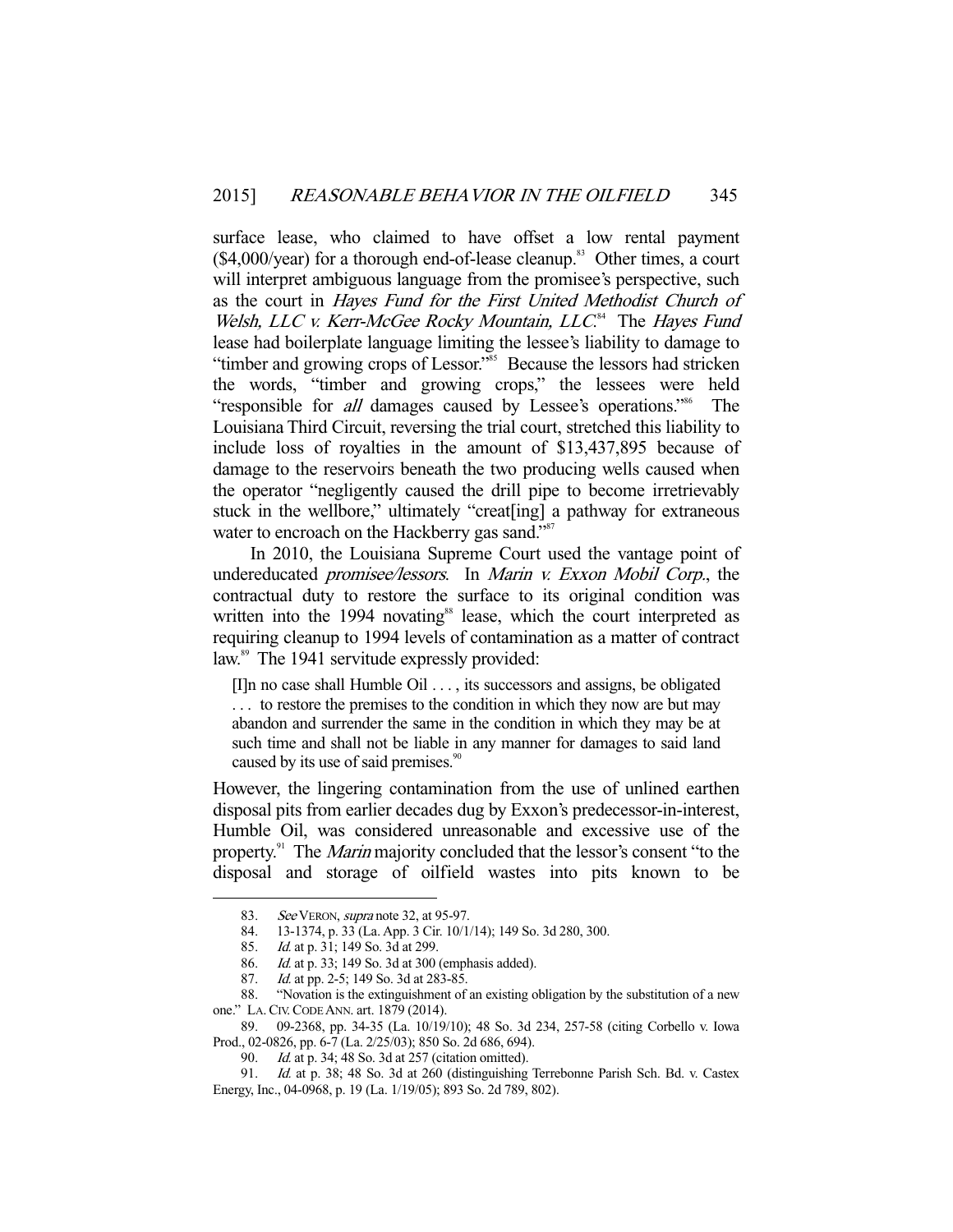environmentally unsound" would not have been given.<sup>92</sup> This moving statement begs the question: When, and by whom, were the pits known to be environmentally unsound?

Perhaps the *Marin* court implicitly found that the parties had unequal access to scientific and technical knowledge regarding oil and gas exploration and production processes and the circumstances under which they cause environmental damage. Around 1927, engineers at the United States Bureau of Mines "began collecting whatever information they could about how producers actually disposed of their salt water."<sup>93</sup> They publicized what they had learned in various lay engineering journals.<sup>94</sup> From 1925 to 1965, Texas oil engineers were "major social vectors for science," according to Professor Edward W. Constant, II.<sup>95</sup> "They belong[ed] to identifiable sub-cultures, c[a]me from specific regions, [and] attend[ed] certain kinds of schools."96 Thus, the impetus for technological advances were made by "sons of the oil fraternity [that] c[a]me home from college to do things better."<sup>97</sup> They formed what Anthony Sampson calls "the 'Texas pipeline."<sup>198</sup>

 In Texas, the courts, the legislature, and the regulatory commission promptly responded to lawsuits from ranchers and scientific discoveries by petroleum engineers.<sup>99</sup> In the late 1950s, a Texas trial court awarded the plaintiffs \$23,175 in damages against the operator of one saltwater disposal pit for polluting a freshwater aquifer.<sup>100</sup> Upholding the decision, the Supreme Court of Texas ruled that the operator of the oil well "knew or should have known of the amount of water that was being placed in the pit and of its salt content; that in an open, unsealed tank that some of the water would evaporate, some would normally percolate and seep into the ground."101 Not long after, the Texas Water Pollution Control Board, an agency created by the Texas legislature, "outlawed all brine pits in the

 <sup>92.</sup> Id. at p. 37; 48 So. 3d at 259.

<sup>93.</sup> GORMAN, *supra* note 51, at 172.

<sup>94.</sup> See id. at 387 n.6 (citing S.W. Oberg, Salt Water Disposal in Texas Fields, OIL & GAS J., Sept. 1929, at 76, 76; Walter Humphreys, California's Methods of Disposing of Oil Field Waste, PETROLEUM ENGINEER, Apr. 1930, at 120, 122, 125).

<sup>95.</sup> Edward W. Constant II, Science in Society: Petroleum Engineers and the Oil Fraternity in Texas, 1925-65, 19 SOC. STUD. SCI. 439, 440 (1989).

 <sup>96.</sup> Id.

 <sup>97.</sup> Id. at 454.

 <sup>98.</sup> ANTHONY SAMPSON, THE SEVEN SISTERS: THE GREAT OIL COMPANIES AND THE WORLD THEY SHAPED 11 (1975).

<sup>99.</sup> See generally, GORMAN, supra note 51, at 188-91.

 <sup>100.</sup> Brown v. Lundell, 334 S.W.2d 616, 618 (Tex. Civ. App. 1960), aff'd, 344 S.W.2d 863, 870 (Tex. 1961).

 <sup>101.</sup> Brown v. Lundell, 344 S.W.2d 863, 870 (Tex. 1961).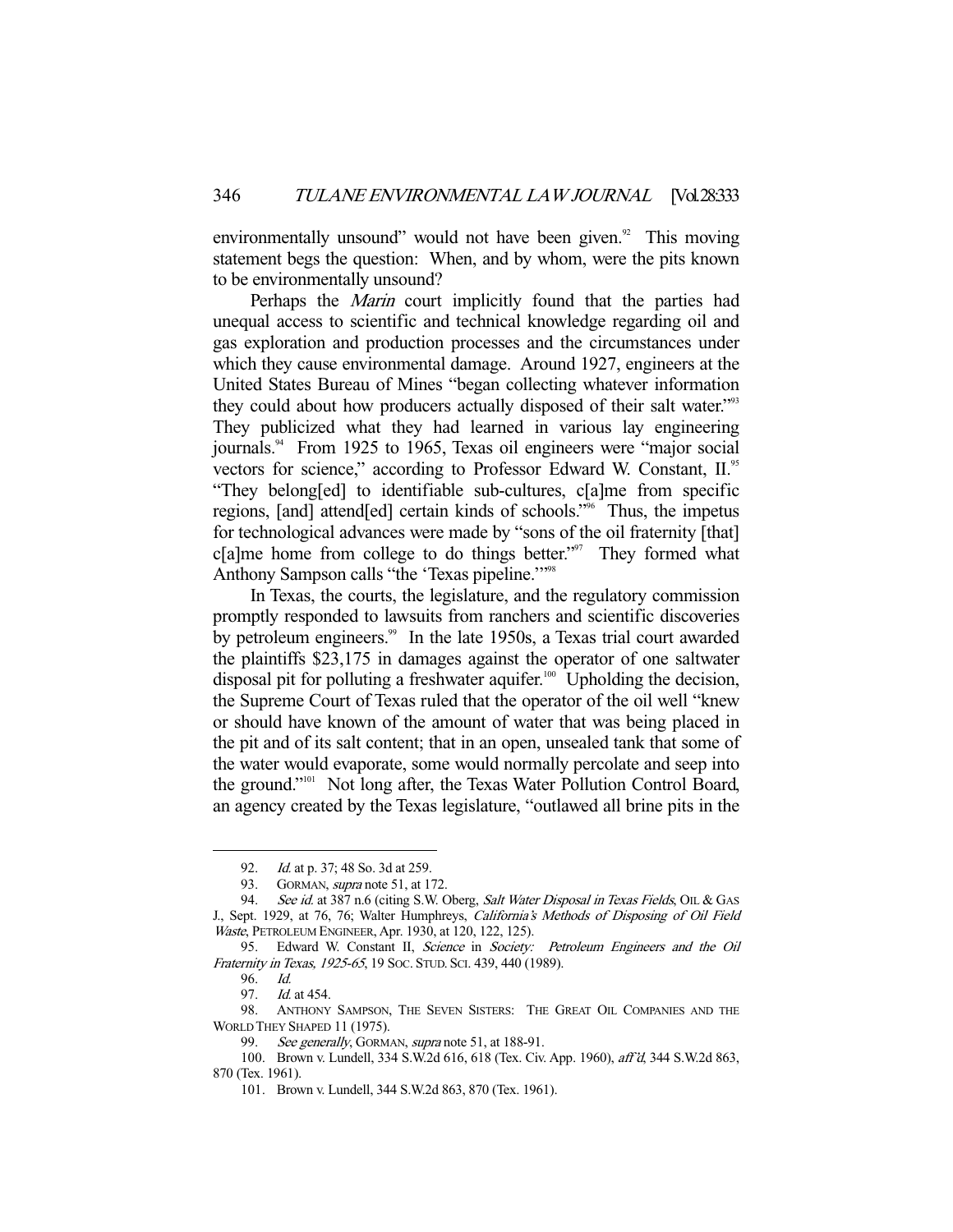forty-eight counties overlying the Ogallala" aquifer.<sup>102</sup> In Louisiana, by contrast, unlined earthen pits were not outlawed until 1986, and operators were given extensions through 1991 to close existing production pits.<sup>103</sup> Arguably, this was a conscious policy decision that these practices were reasonable in view of the economic benefits of oil and gas production.

 This history of science raises complicated questions for judges and juries to sort out. Given that Louisiana courts have long stressed that each determination of reasonableness should be made on a case-by-case basis,104 should there be a higher standard of community knowledge for non-Louisiana operators affiliated with major oil and gas enterprises operating in Louisiana?105 If Humble Oil, chartered in Texas, knew of the damage that migrating brine could do to agricultural land's ability to produce crops when it executed the 1941 servitude analyzed in Marin, against whom should promisees' lack of awareness of these risk factors be used in assessing the reasonableness of industry practices? Or should the scale be limited to the custom and practices of the operators in one field, parish, or shale? $106$ 

 There is certainly precedent in Louisiana for favoring a more neutral vantage point for determining reasonableness. An inquiry into the historical "reasonableness" of the use of unlined pits for the disposal of waste products from neutral viewpoints might include explorations of some or all of the following questions:

- Were others in the industry using it at that time?
- Were alternatives to unlined pits well-known and cost-effective at that time?
- What was the generally accepted scientific knowledge at that time?
- Were the applicable regulations the product of a public policy consensus?

 <sup>102.</sup> GORMAN, supra note 51, at 189-90.

 <sup>103.</sup> Amendment to Statewide Order No. 29-B, 12 La. Reg. 26 (Jan. 20, 1986) (codified at LA. ADMIN. CODE tit. 43, pt. XIX).

 <sup>104.</sup> Broussard v. Northcott Exploration Co., 481 So. 2d 125, 129 (La. 1986) ("That which constitutes an 'unreasonable exercise of contractual rights' must be determined on a case by case basis." (quoting Oswalt v. Irby Constr. Co., 424 So. 2d 348, 354 (La. App. 2 Cir. 1982))).

 <sup>105.</sup> For an illustration of this argument, see TOM SHACHTMAN, TO DO THE RIGHT THING: AN EPIC COURTROOM BATTLE AGAINST BIG OIL OVER THE RESTORATION OF A GULF COAST MARSH 12, 154 (2010).

 <sup>106.</sup> See, e.g., Hart v. Standard Oil Co., 84 So. 169, 170 (La. 1920) (determining that the proper community against which to measure Standard Oil's failure to drill an offset well was the "custom" in the Caddo oilfield).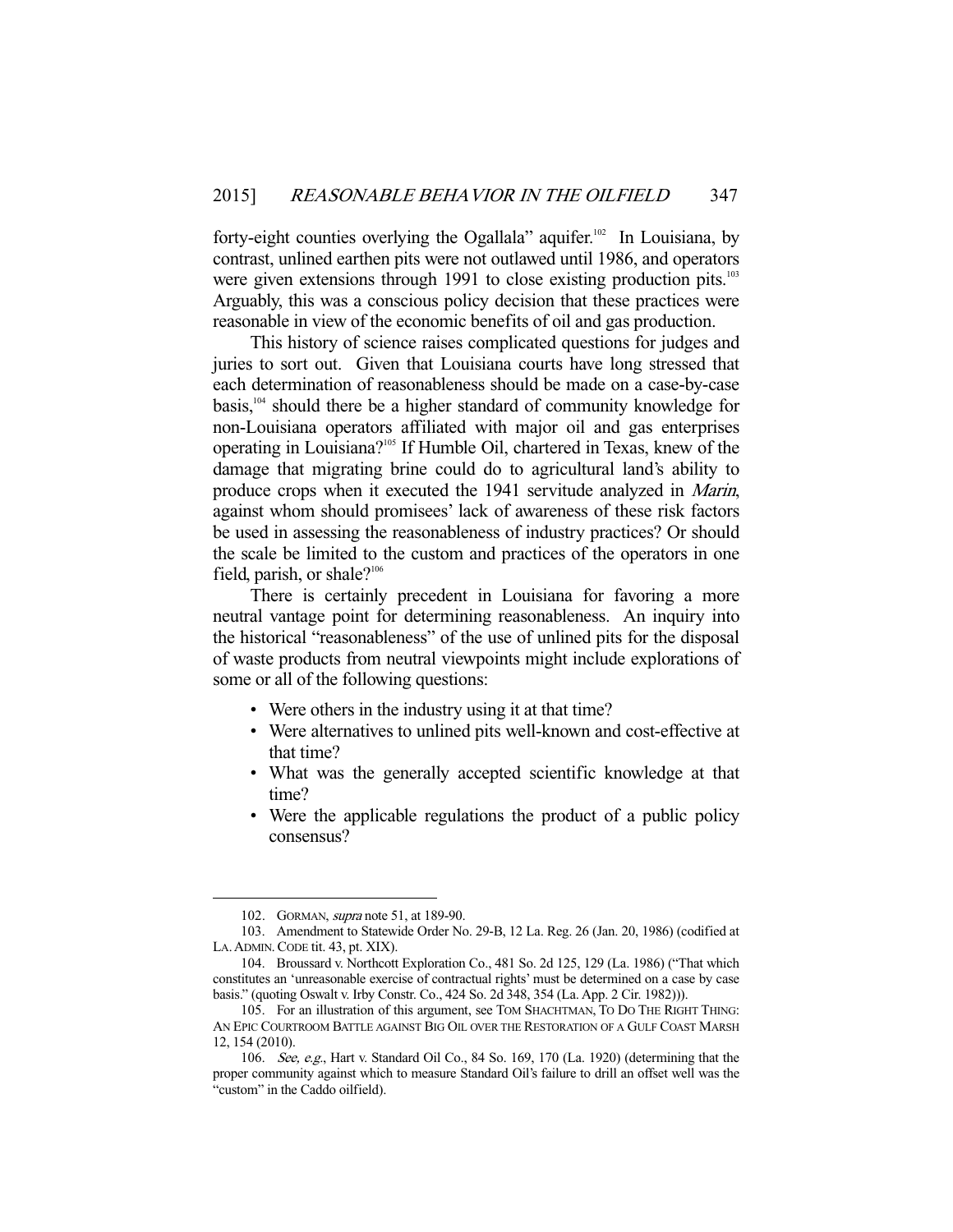A decision by the Rohner court exemplifies a more objective, thirdperson test of negligence from the perspective of a neighboring community of farmers. At issue was whether the promisor's action in making a "poor man gap" in the promisee's fence constituted negligence.<sup>107</sup> The appellate court quoted excerpts from the neighbors' testimony at trial to justify overruling the trial court's award for damages because the defendant's agent unnecessarily weakened the fence while exercising his legitimate right to make an opening in the fence to facilitate the operator's production needs.<sup>108</sup> Consequently, the defendant was required to pay the cost of repairing the lessor's fence.<sup>109</sup>

## B. Temporality

 When a factfinder analyzes the reasonableness of an operator's conduct, a second consideration is "reasonableness when?" Everyone can agree that what was reasonable in 1910 would not have been reasonable in 2010. But how do judges or juries operating in the twentyfirst century assess what was reasonable in the 1970s or 1980s, especially when the extent of the damage was not discovered by the lessors until decades later?

## 1. Judicial Approaches to Temporality

 According to theories of contract interpretation, there are at least three temporal options for measuring reasonableness: what is reasonable at the time of the disputed activity, what is reasonable at the time of the execution of the lease, and what is reasonable by today's standards. What Professor DiMatteo refers to as "[c]lassical contract's fixation with the moment of creation"<sup>110</sup> suits defendants; ""the primary concern" is "'with the terms of the contract considered in the light of the circumstances existing when the contract was made.'"<sup>111</sup> By contrast, plaintiffs prefer the "totality timeline of modern contract law," with its expansive relationship to time.<sup>112</sup> In the context of legacy litigation, environmental standards and the costs of remediation have risen significantly over the course of the twentieth century. The later the date

 <sup>107.</sup> Rohner v. Austral Oil Exploration Co., 104 So. 2d 253, 256-57 (La. App. 1 Cir. 1958) (citation omitted).

<sup>108.</sup> *Id.* (citation omitted).

 <sup>109.</sup> Id. at 258.

<sup>110.</sup> DiMatteo, *supra* note 43, at 320.

 <sup>111.</sup> Id. at 324 (quoting Williams v. Walker-Thomas Furniture Co., 350 F.2d 445, 450 (D.C. Cir. 1965)).

 <sup>112.</sup> Id. at 320.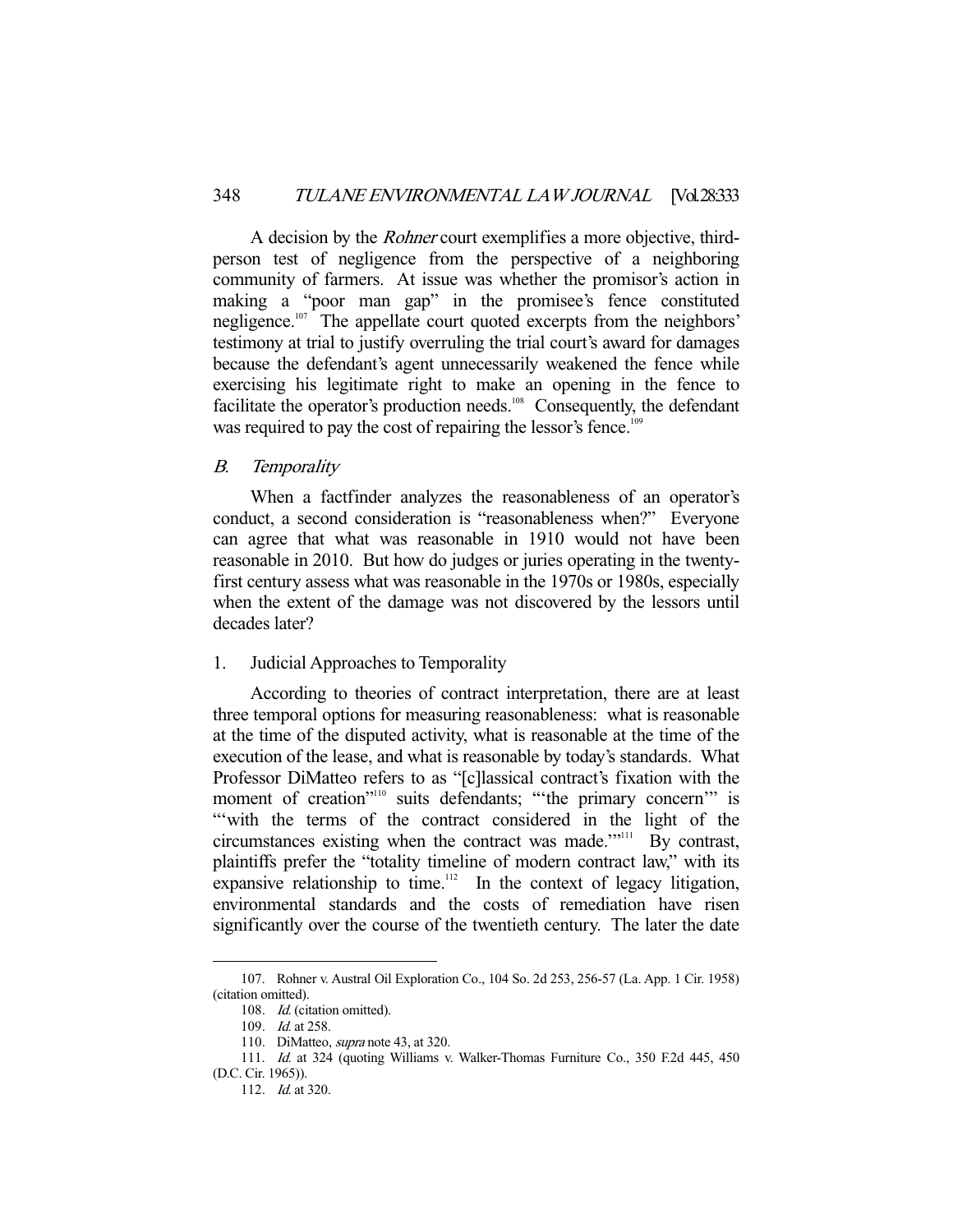chosen for evaluation of reasonableness, the more stringent the remediation standards and the higher the cost.

 Contract theorists argue that the appropriate temporal reference point for long-term contracts is what is reasonable at the time of the disputed activity. The "truncating of the reasonable person inquiry to the moment of contract formation," argues Professor DiMatteo, is inappropriate when the contract is long term in nature.<sup>113</sup> "Oilfields tend to be long-lived operations, and oilfield technology has evolved significantly over the decades."<sup>114</sup> If the contract is long term, then the execution of the contract becomes an event in a contractual process that may extend over decades.<sup>115</sup>

 Notwithstanding contract theorists' position, Louisiana courts have historically focused on what is reasonable at the time of the execution of the lease. In Castex, the Louisiana Supreme Court fixed the time of reasonableness as "the time they contracted," or the year the school board granted the lease to Shell Oil Company, 1963.<sup>116</sup> Was there a consensus at that time among lessors, lessees, and politicians to accept certain possibly questionable practices in exchange for the economic benefits of oil and gas production? If so, then the Castex majority's position that "the marshland here was 'worn' and 'torn' in precisely the manner the parties' contemplated"<sup>117</sup> makes sense.<sup>118</sup> This privileging of the moment of a contract's execution was consistent with the Rohner court's viewpoint in 1958. Rohner, the plaintiff who recovered damages for his fence, was not compensated for what all parties agreed was the destruction of his land's productivity.<sup>119</sup> In 1958, the court did not view the land's barrenness, after the lessee's operations, as evidence of negligence as long as the oil company's footprint was not wider than what the operators reasonably needed to produce  $\delta$ <sup>1.20</sup>

 In 2010, however, the Louisiana Supreme Court deviated from its traditional approach privileging the execution of the contract. When the Marin court asserted that the Marins' ancestors "would not have consented to the disposal and storage of oilfield wastes into pits known

<sup>113.</sup> *Id.* at 323.

 <sup>114.</sup> Keffer, supra note 22, at 528.

 <sup>115.</sup> Id.

 <sup>116.</sup> Terrebonne Parish Sch. Bd. v. Castex Energy, Inc., 04-0968, pp. 2, 19 (La. 1/19/05); 893 So. 2d 789, 792, 802.

 <sup>117.</sup> Id. at p. 16; 893 So. 2d at 800.

<sup>118.</sup> See Michael J. Thompson, Jr., Comment, A Time To Protect: Revising Louisiana Mineral Code Article 122 To Protect Coastal Restoration Projects, 56 LOY. L. REV. 413, 434 (2010) (quoting Castex, 04-0968, p. 16; 893 So. 2d at 800).

 <sup>119.</sup> Rohner v. Austral Oil Exploration Co., 104 So. 2d 253, 256 (La. App. 1 Cir. 1958). 120. Id.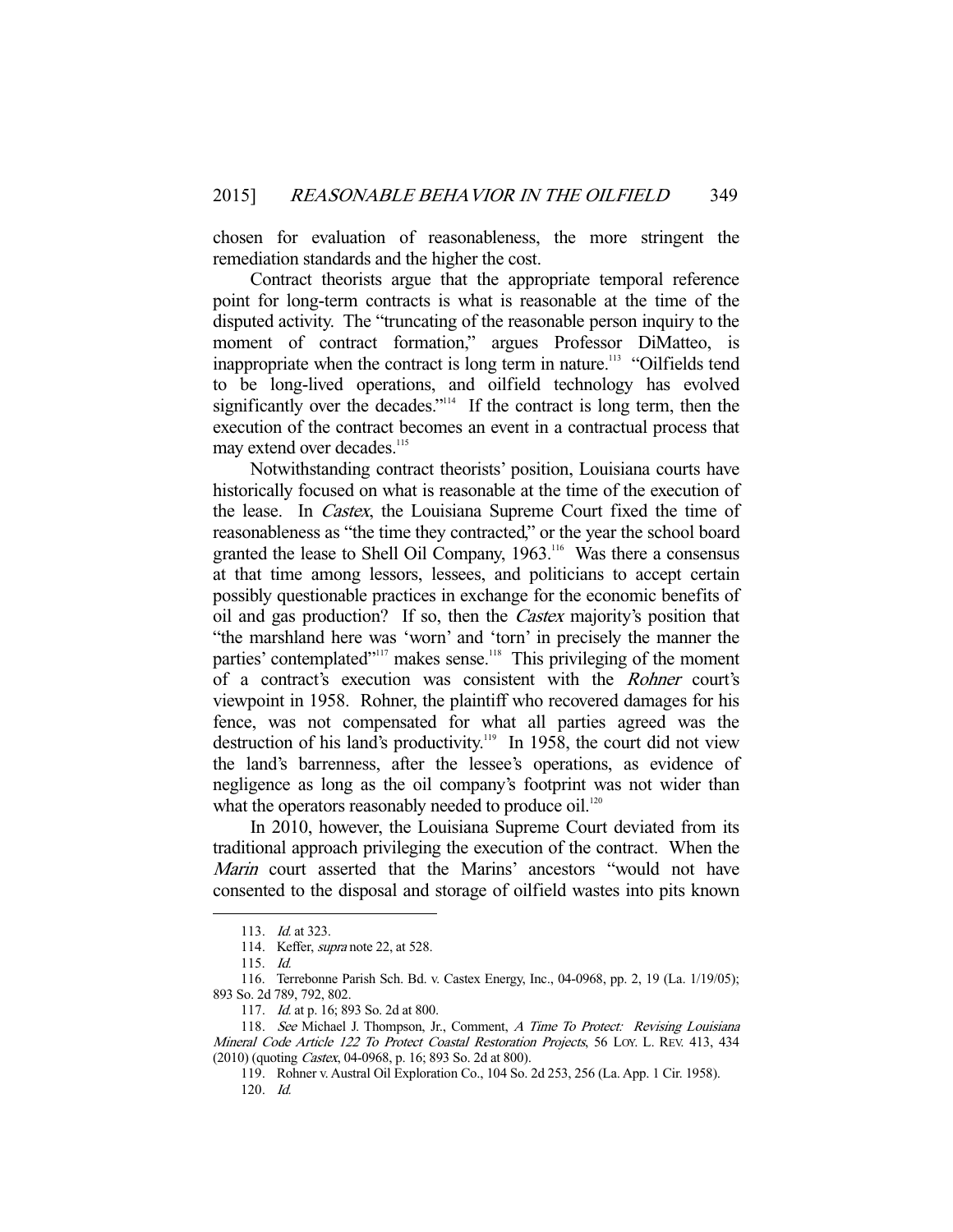to be environmentally unsound,"<sup>121</sup> it was attributing modern awareness and sensibilities to earlier generations of landowners.

 The Louisiana legislature recently acted to bring consistency and predictability to the question, "reasonableness when"? Act 400's answer is according to the "rules, regulations, lease terms[,] and implied lease obligations arising by operation of law, or standards applicable at the time of the activity complained of."<sup>122</sup> By doing so, the legislature adopted a standard that recognizes that scientific understanding and industry practices are forever changing. An Oklahoma case, Lanahan v. Myers, illustrates this principle.<sup>123</sup> In *Lanahan*, the Supreme Court of Oklahoma affirmed the jury's pro-lessor verdict, reasoning that the jury was best situated to decide the reasonableness of the lessee's failure to erect a fence around a pit that had not been used for two years after drilling was complete.<sup>124</sup> In this case, the surface owner lost a heifer, not from poisoning, but from falling into the pit, where she died from starvation. The *Lanahan* court anchored its verdict on whether the pits "were not reasonably necessary to his operations" at the time of the heifer's death, not when the well was initially drilled.<sup>125</sup> Reasonableness as a moving target requires all parties to keep up with the advances of science and technology.126

# 2. Historians' Expertise

 In the realm of temporality, a well-trained historian could serve as an expert witness.<sup>127</sup> The use of expert historians has gained popularity since the Nuremburg trials.<sup>128</sup> Indeed, in 2006, the United States Court of

 <sup>121.</sup> Marin v. Exxon Mobil Corp., 09-2368, p. 37 (La. 10/19/10); 48 So. 3d 234, 259.

 <sup>122.</sup> LA.REV. STAT.ANN. § 30:29(M)(1)(c) (2014) (emphasis added).

 <sup>123. 389</sup> P.2d 92 (Okla. 1963).

<sup>124.</sup> Id. at 94 (quoting Magnolia Petroleum Co. v. Howard, 77 P.2d 18, 20 (Okla. 1938)).

 <sup>125.</sup> Id.

<sup>126.</sup> See Sam Brandao, Comment, Louisiana's Mono Lake: The Public Trust Doctrine and Oil Company Liability for Louisiana's Vanishing Wetlands, 86 TUL. L. REV. 759, 783 (2012) (urging Louisiana politicians and judges to "protect the res in the present according to present knowledge and to refine that protective approach as often as changing circumstances require" (citing Ill. Cent. R.R. v. Illinois, 146 U.S. 387, 455 (1892); Nat'l Audubon Soc'y v. Superior Court, 658 P.2d 709, 728 (Cal.), cert. denied, 464 U.S. 977 (1983))).

 <sup>127.</sup> Alvaro Hasani, Putting History on the Stand: A Closer Look at the Legitimacy of Criticisms Levied Against Historians Who Testify as Expert Witnesses, 34 WHITTIER L. REV. 343, 344 (2013).

<sup>128.</sup> Id. at 344 n.5 (citing Johannes Houwink ten Cate, Genocide in the Courtroom: On the Interaction Between Legal Experts and Historians, 39 INT'L J. LEGAL INFO. 186, 189-93 (2011); Erich Haberer, History and Justice: Paradigms of the Prosecution of Nazi Crimes, 19 HOLOCAUST & GENOCIDE STUD. 487, 490-91 (2005)); Jonathan D. Martin, *Historians at the Gate:* Accommodating Expert Historical Testimony in Federal Courts, 78 N.Y.U. L. REV. 1518, 1519 (2003) (citing Brian W. Martin, Working with Lawyers: A Historian's Perspective, OAH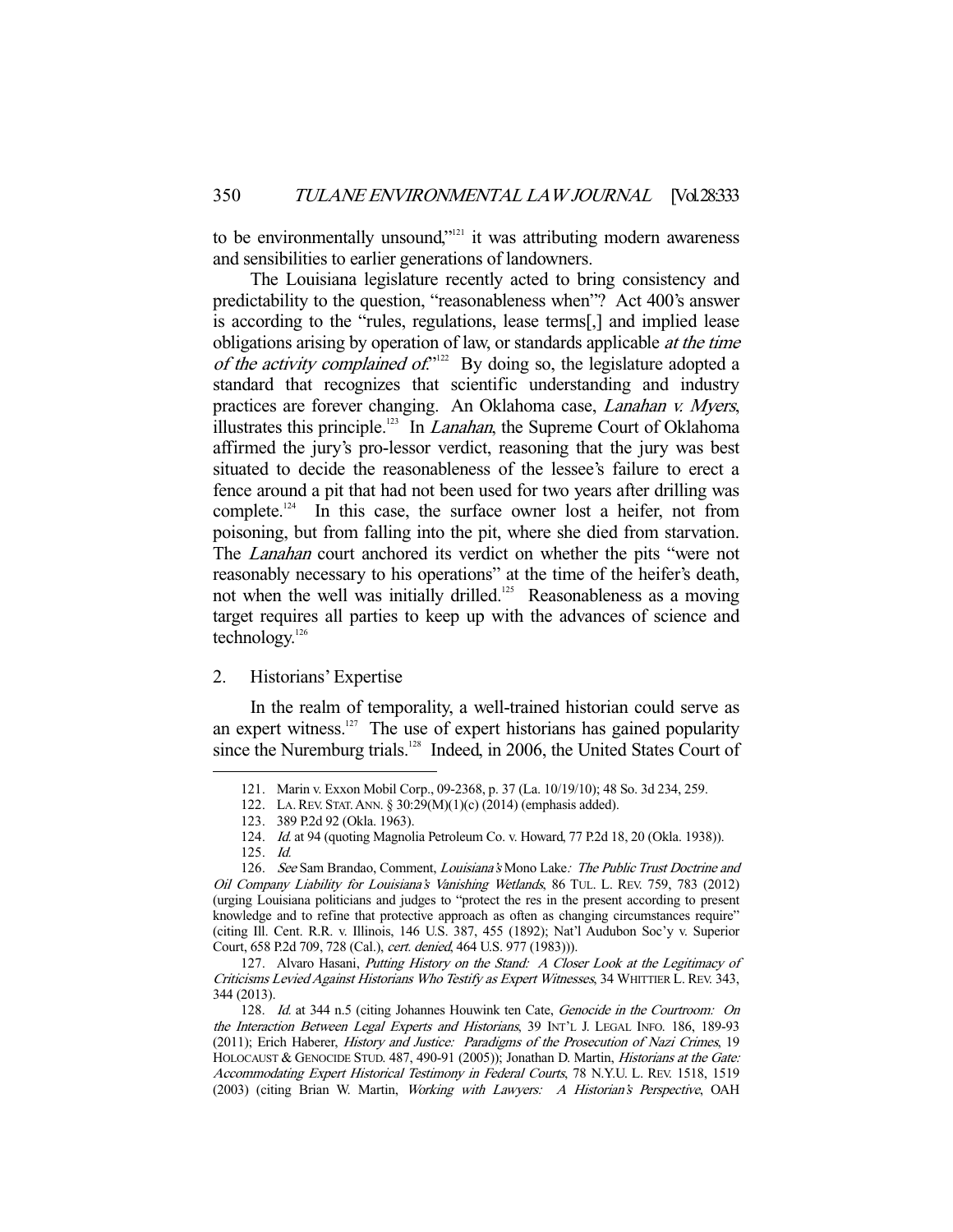Appeals for the Fourth Circuit relied on an expert historian's opinion, while rejecting a pulmonologist's opinion, in determining what the public knew when about the dangers of smoking.<sup>129</sup> One reason historians are in demand is because scientific knowledge does not progress in a strictly linear fashion.<sup>130</sup> Rather, it is accepted in different ways at different times and places.<sup>131</sup> "It may be the l contingent nature of technological change, cause, and consequence that ... makes technological forecasting an entertaining rather than a serious enterprise, and keeps historians, technological and otherwise, in business," concluded Professor Edward W. Constant, II.<sup>132</sup> For example, Stanford University Professor Robert Proctor testified on behalf of 830 pregnant women who were fed radioactive iron from 1945 to 1947 as part of an experiment sponsored by the Rockefeller Foundation, the Atomic Energy Commission, and Vanderbilt University.<sup>133</sup> He concluded that the experimenters should have known about the potential hazards before they conducted the experiment. Specifically, he traced the migration of scientific ideas from Europe to Vanderbilt University via a scientist on the cutting edge of radioactive iron, who relocated from Nazi Germany to Nashville, Tennessee, before the experiment's launch.<sup>134</sup>

 How would one go about determining the outer boundaries of what a past community might have viewed as reasonable? This ground has been plowed by other high-stakes litigators also required to prove the unreasonableness of past historical behavior. Plaintiffs or defendants might use publications to show knowledge in the community during the relevant decades.<sup>135</sup> Useful published secondary sources might include

NEWSLETTER (Org. of Am. Historians, Bloomington, Ind., May 2002)); see, e.g., Foster v. United States, 130 F. Supp. 2d 68, 72 & n.6 (D.D.C. 2001) (referring to historical testimony about James Creek in a suit brought under the Comprehensive Environmental Response, Compensation, and Liability Act of 1980, 42 U.S.C. § 9607(a)).

 <sup>129.</sup> See Waterhouse v. R.J. Reynolds Tobacco Co., 162 F. App'x 231, 234 (4th Cir. 2006) (granting summary judgment in favor of the defendants based on an affidavit by Dr. Norell, a historian at the University of Tennessee, who "concluded that 'between 1947 and 1969 [nonscientists knew] that cigarette smoking could cause serious life-threatening diseases" (quoting Waterhouse v. R.J. Reynolds Tobacco Co., 368 F. Supp. 2d 432, 436-37 (D. Md. 2005))).

<sup>130.</sup> Robert N. Proctor, Expert Witnesses Take the Stand: Historians of Science Can Play an Important Role in US Public Health Litigation, NATURE, Sept. 7, 2000, at 15, 15.

 <sup>131.</sup> Id.

<sup>132.</sup> Edward W. Constant, II, Cause or Consequence: Science, Technology, and Regulatory Change in the Oil Business in Texas, 1930-1975, 30 TECH. & CULTURE 426, 455 (1989).

<sup>133.</sup> Proctor, *supra* note 130, at 15.

 <sup>134.</sup> Id. at 15-16.

 <sup>135.</sup> See F.B. Plummer, Petroleum Engineering Education—Present Curricula and Future Possibilities, 17 MINING & METALLURGY 485, 485 (1936) (observing that curricula for petroleum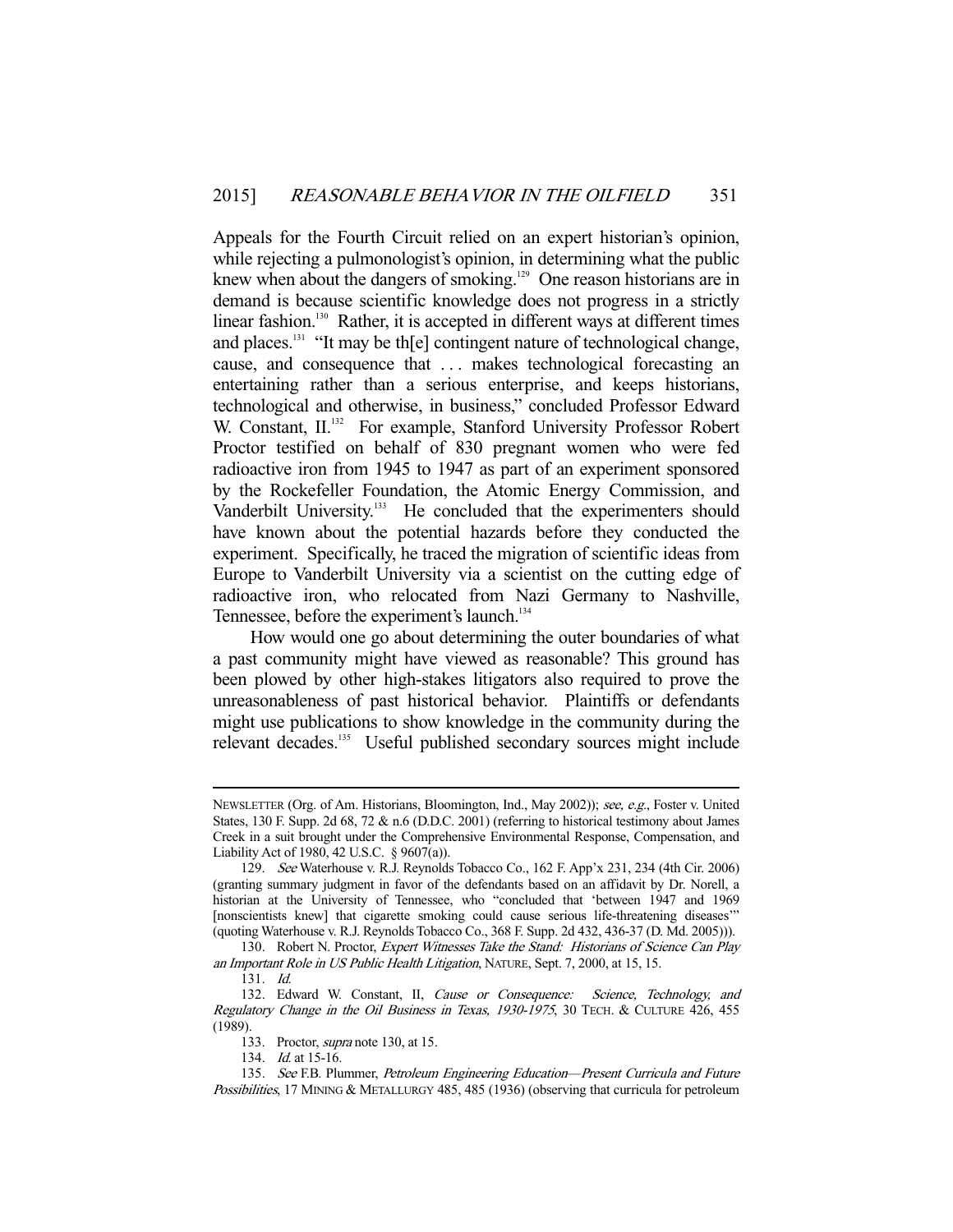specialized industry and trade journals,<sup>136</sup> local history articles, and selected newspapers, all of which could contain information about important events on an oilfield, changing processes employed for waste disposal, and documented changes to the landscape.<sup>137</sup>

 An occasional critique of historians in the courtroom is that they lack objectivity,<sup>138</sup> but the subjectivist moment in historical studies appears to have been a fad of the  $1990s$ <sup>139</sup> "[F]inding a genuinely 'subjectivist historian' is rather like searching for a unicorn," wrote Professor Reuel Schiller.<sup>140</sup> "I have yet to meet a historian who claimed that his scholarship was nothing more than fiction or that his 'version' of the events he studied was not an attempt to ascertain the truth."<sup>141</sup> A qualified and prepared expert historian, who has done proper research.<sup>142</sup> should be able to meet a threshold *Daubert/Kumho Tire* challenge and be allowed to testify as an expert. $\frac{143}{12}$  Considering the inevitability of introducing "ancient documents" in litigating legacy lawsuits, a seasoned historian with impeccable credentials could provide an impartial guide to the factfinder(s), who are attempting to imagine what the parties' contemplations and industry customs were decades ago.

#### IV. CONCLUSION

-

 A standard of reasonableness applies to the requirement to remediate environmental damage to property under an oil, gas, and mineral lease in Louisiana. This is true under the common law, the

engineers were virtually standardized by 1936); see also GORMAN, supra note 51, at 184 (citation omitted).

 <sup>136.</sup> Constant, supra note 95, at 448-50 (describing petroleum engineers' technical contributions to the industry and trade journals and their role as adjunct professors to most of the undergraduate engineering students).

<sup>137.</sup> See Michael C. Reis & W. David Wiseman, Jr., The Historian's Valuable Role as Expert and Advisor in Environmental Litigation, ENVTL. LITIGATOR (A.B.A.), Spring 2011, at 12, available at http://www.historyassociates.com/wp-content/uploads/2012/06/199.pdf.

 <sup>138.</sup> Cayuga Indian Nation of N.Y. v. Pataki, 165 F. Supp. 2d 266, 271-72, 303 (N.D.N.Y. 2001) (expressing concern about historians' subjectivity and the way they are "colored by their experiences, both personally and professionally, and by the task which they [are] asked to perform"), rev'd, 413 F.3d 266, 268 (2d Cir. 2005).

<sup>139.</sup> See MARTHA HOWELL & WALTER PREVENIER, FROM RELIABLE SOURCES: AN INTRODUCTION TO HISTORICAL METHODS 146-47 (2001).

 <sup>140.</sup> Reuel E. Schiller, The Strawhorsemen of the Apocalypse: Relativism and the Historian as Expert Witness, 49 HASTINGS L.J. 1169, 1170 (1998).

 <sup>141.</sup> Id.

<sup>142.</sup> See H. Edward Dunkelberger III, Historians in the Courtroom, METROPOLITAN CORP. COUNS., Sept. 1, 1999, at 58, 58.

 <sup>143.</sup> Kumho Tire Co. v. Carmichael, 526 U.S. 137, 149 (1999) (expanding a judge's gatekeeping duties from testifying scientists under the *Daubert* standard to all testifying experts); Daubert v. Merrell Dow Pharm., Inc., 509 U.S. 579, 590, 592 (1993).